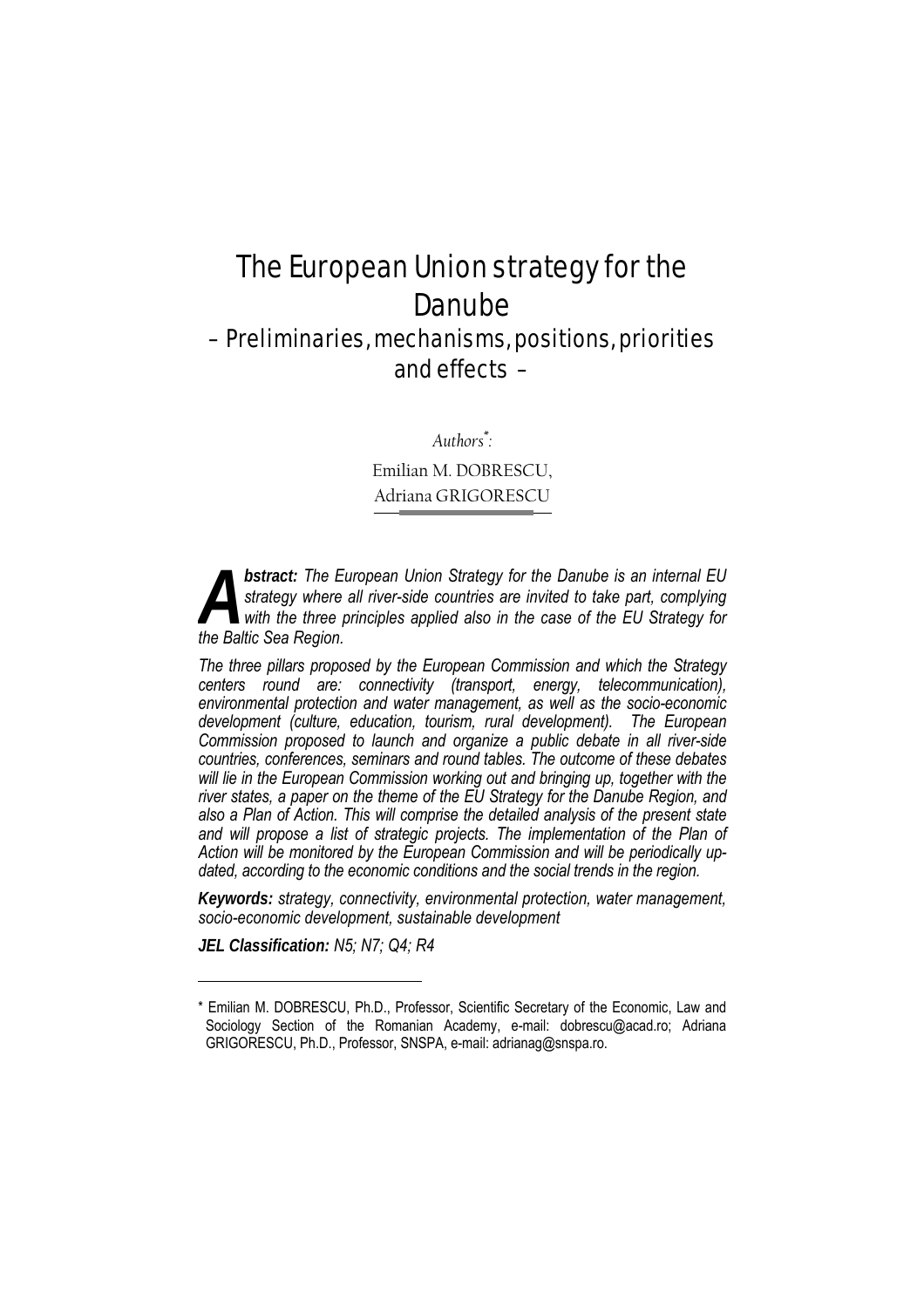### Preliminaries

The Danube – the largest river that crosses the European Union (EU) and the second Europe's one in terms of length (2,857 km) and also of flow (around 5,600 m3/sec when entering Romania) represents a real axis of Central Europe, connecting it with the Black Sea and the farthest regions of Central Asia. The Danube River crosses 10 countries: Germany, Austria, Slovakia, Hungary, Croatia, Serbia, Bulgaria, Romania, the Moldavian Republic and Ukraine and goes through 4 capitals: Vienna, Bratislava, Budapest and Belgrade. The Danube basin is the most "international" one in the world, crossing 19 countries and covering around 1 million square km.

The Danube region has an economic growth potential insufficiently exploited. Being declared as part of the Pan-European Transport Corridor VII the Danube represents an important navigable way, connecting, through the Rhine-Maine-Danube network system, the Constanta harbor with the industrial centers of Western Europe and Rotterdam. The enlarged basin of the Danube comprises states and regions that could benefit in the future by direct access to the Black Sea, and the importance of connecting the EU to the enlarged region of Caucasian and Central Asia was already recognized by the Black Sea Synergy.

The Danube represents one of the largest river transportation ways of Europe, having a huge potential for the increase on the volume of transported goods. Under present conditions of using the power resources there is a need for coordinated and planned activity for the management of the Danube. The Danube region includes ten countries; among them six are European Union member states and 200 million inhabitants. Among these, 75 million live in the Danube river-side regions. The history of co-operation in the Danube region is of a long time: the European Commission of the Danube, established on 30th March, 1856, with initial headquarters at Galati (Romania), was one of the first European institutions. Now, the European Commission of the Danube has its headquarters in Budapest (Hungary). Even if in the Danube region the cooperation between the river-side states has a long life many-century history, at present there is not yet a European strategy at the EU level. The European Deputies have asked the European Commission for launching this strategy till the end of 2010. Taking as an example the Strategy for Co-operation in the Baltic Sea Region, the European Strategy for the Danube has to promote the inter-regional co-operation, with view to developing the transportation and power infrastructure, as well as, to stimulating the economic growth and social development.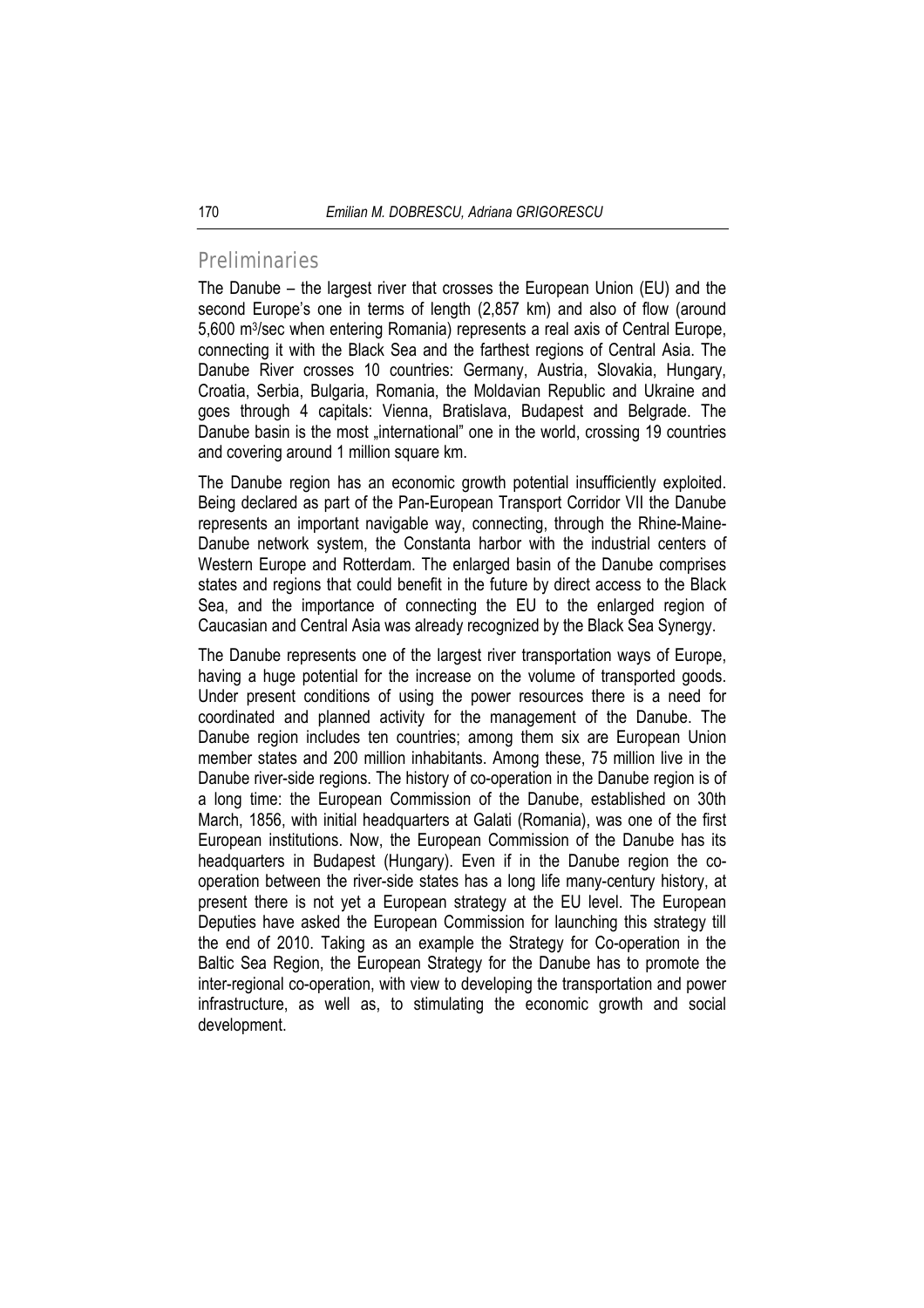The actual framework for regional co-operation in the Danube Basin covers fields like navigation – by the agency of the Danube Commission, environmental protection - through the International Commission for the Danube's Protection, iner-regional co-operation - through ARGE Donaulander and tourism – through the Tourism Commission of the Danube Region. On March 10th, 2009, in the European Parliament it was initiated a written declaration about "the establishment of a working group for drawing up and implementing the strategy regarding the Danube". Among the initiators are Romanian Euro-deputies Victor Bostinaru and Daciana Sârbu<sup>1</sup>. The draft declaration was agreed with Stavros Dimas, the European Deputy for Environment, and the paper has as the main objective placing the Danube Delta among the priorities of the European Parliament and the European Commission. The declaration has in view "the uniqueness and fragility of the Danube and the Danube Delta, eco-system sheltering rare species of plants, threatened with pollution generated by the intense action of humans, which can cause irretrievable damages, as well as the fact that "the states placed along the Danube and the Danube Delta have different status and different ways of applying the European and international law". The PSE Euro-deputies ask the European Commission for the establishment of a working group having as its objective the working out and implementation under the environment European commissioner surveillance, a strategy regarding the Danube, focused on the environment development and protection. The initiators requested, at the same time, the European Executive, to institutionalize the dialogue with the member states for working out of integrated projects, financed by European funds and centered on the sustainable cross-border development in the Danube Delta. A request in the declaration is that "the member states and partner ones, placed alongside the Danube to cooperate, in good-faith and implement all the relevant agreements regarding the protection of the Danube, especially the Espoo, Aarhus and Bern Conventions."

The EU strategy for the Danube Region lies in an Address and an Action Plan that will comprise all the priority objectives and the identified projects at the national level by each river-side states individually, but also the cross-border

l

<sup>1</sup> Victor Boştinaru, member of the Development Commission of the European Parliament, organized, for the first time in Brussels forum, on December 2-4, 2008, the exhibition of photography "The Danube Delta: European Heritage', as well as the first conference at the EP on "Danube Delta: nature and sustainable development in Europe". Daciana Sârbu, member of the Environment Commission of the European co-legislative, has among her priorities the protection of the Danube Delta Biosphere Reserve.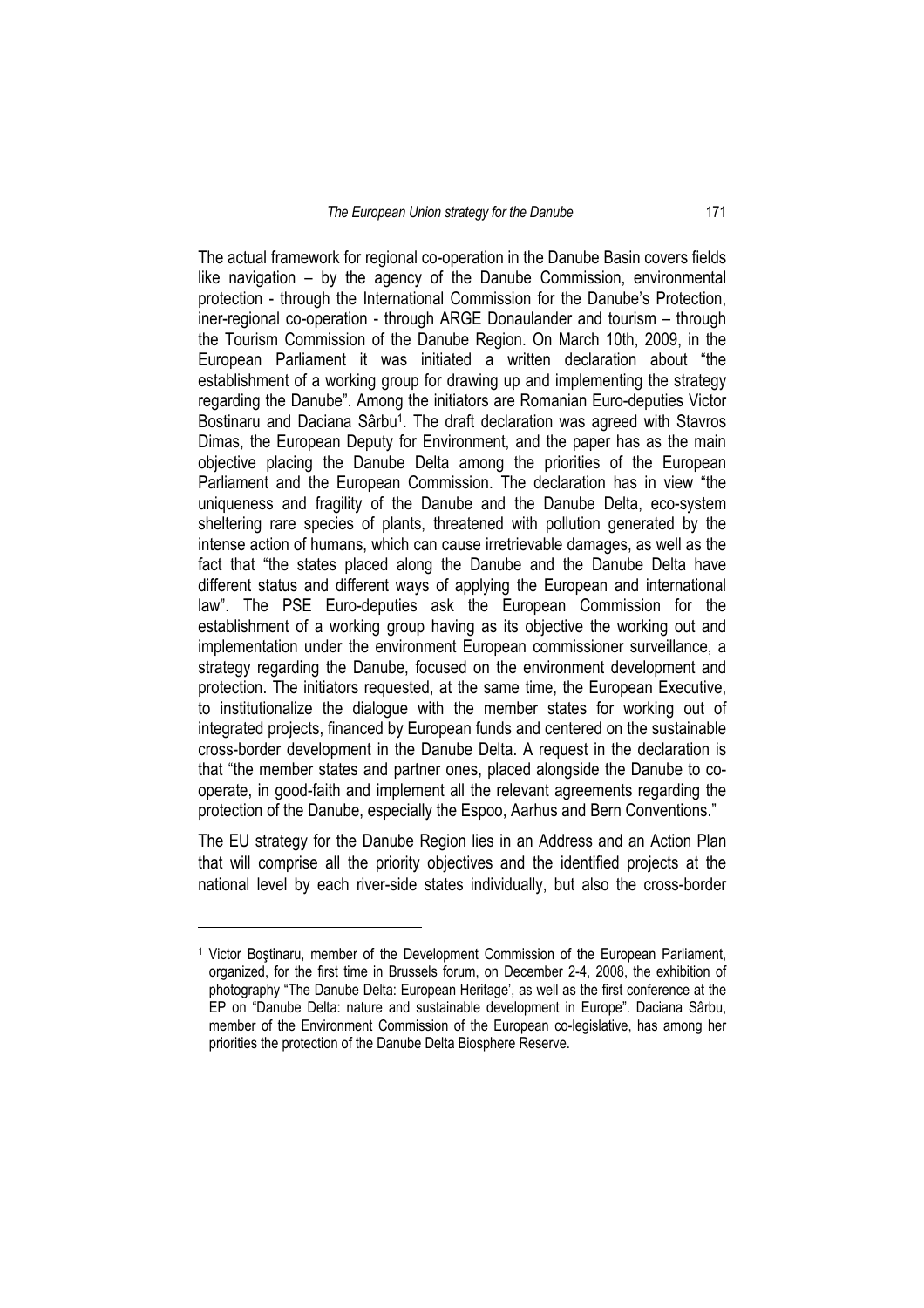projects. The EU Strategy for the Danube Region will represent a coherent cooperation framework that will contribute, on one hand, to achieving the development goals of the EU, and, on the other hand, to promote the community values and principles in third countries of the region. The New Strategy has to point out new technologies so as the Danube become a modern river main having intelligent systems based on the newest scientific knowledge and apt to protect efficiently the environment and the existent eco-systems.

The special value of the Strategy consists in strengthening the inter-regional, cross-border, trans-national co-operation, as well as the accumulation of numerous heterogeneous initiatives and projects that were already initiated or are in the course of implementation in the Danube region. The external dimension of the Strategy offers the opportunity of a dialogue with third countries, candidates to the EU membership. The potential of the Danube region, in the framework of the Lisbon Strategy, pointed out the fact that in recent years the co-operation among the Danube adjoining zones has become stronger also in the field of education, less, however, with regard to the labor market, as well as social aspects, in general, that remain under the jurisdiction of the states or local/regional authorities.

The territorial cohesion can be defined as an expression of the balanced, coherent and harmonious development of the territory as regards the economic, social activities, endowment, accessibility and the quality of environment, the existence of fair life and labor conditions for all citizens, irrespective of where they live, by taking advantage of the peculiarity of each territory category, thus contributing to the achievement of a prosperous, sustainable Europe from the economic, social and environmental point of view. The means to achieve the territorial cohesion are both those that point directly to a territory (turning to account the territorial and regional diversity, stimulation of the territorial performance, optimal use of potential, competitiveness capacity consolidation), and the one that aim at the coherence of the sectoral policies with a territorial impact. The achievement of the territorial cohesion needs to establish a true horizontal coordination, between different sector policies, both at the community and national level, as well as of a vertical co-ordination, between different institutions, from the European to local level.

The EU Strategy for the Danube Region represents an opportunity for experiencing these valences of the territorial cohesion, both during the Strategy working out stage and the implementation one.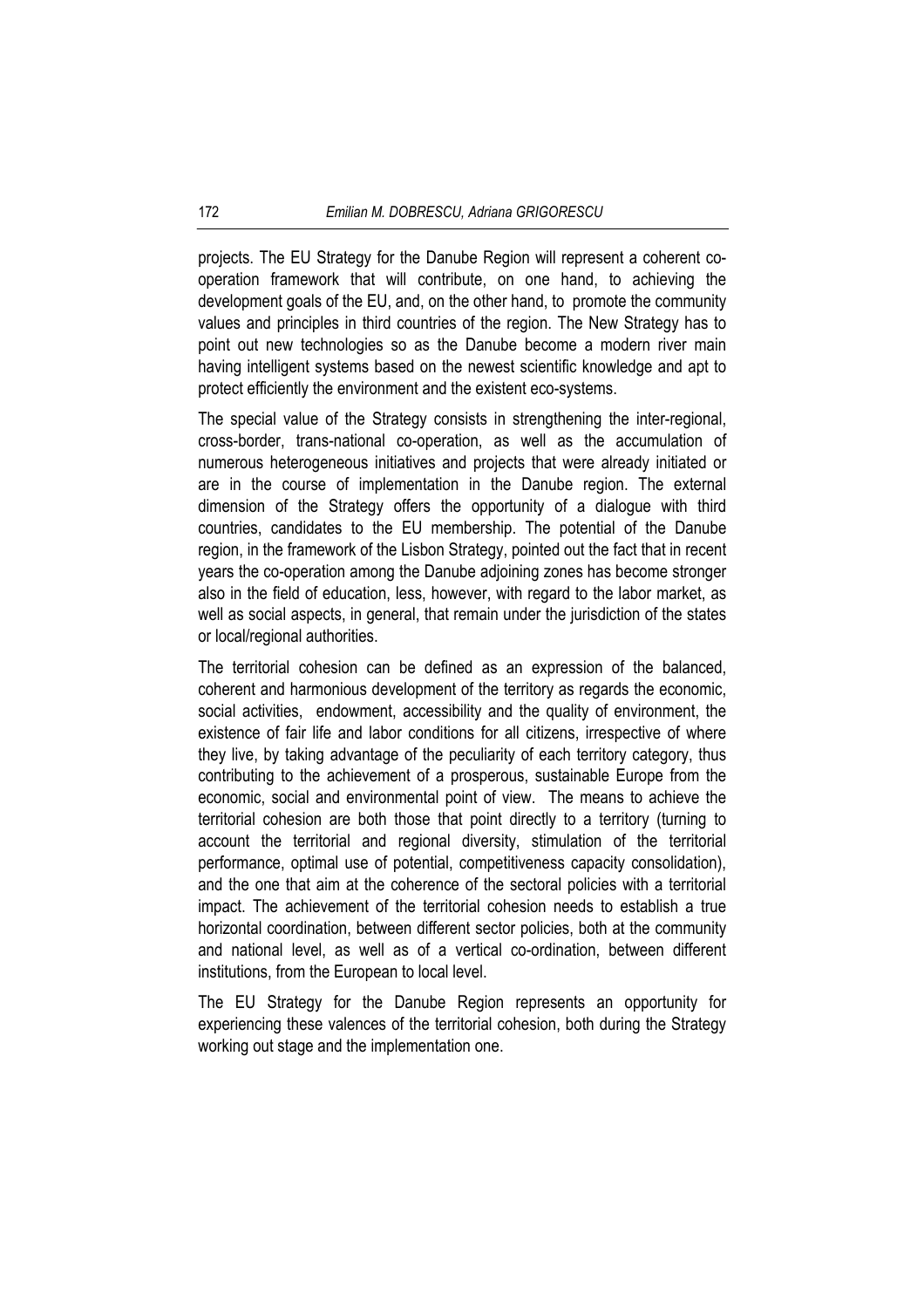# Co-operation mechanisms in the Danube Region

The Danube Commission and the Danube Co-operation Process represents the existing models of inter-governmental co-operation in the Danube Region. The International Commission for the Protection of the Danube River (ICPDR) is an international body established for the implementation of the Convention for the Protection of the Danube River.

*The Danube Commission (DC)* is an international organization consisting of Austria, Bulgaria, Croatia, the Republic of Moldova, Romania, the Russian Federation, Serbia, Slovakia, Ukraine and Hungary. It has as the main attribution the insurance of the normative conditions to maintain the freedom of river navigation, with respect to the Commission regulations, the member states having to improve the navigation in the national sectors. The mechanism created for the Commission operation, as well as the lack of interest of the states led to the uninvolvement of the Commission in the development of transport on the Danube. The review of the Belgrade Convention, which established the Commission, represents the only way of reviving. Following the review, the states that wish truly to promote transports on the Danube, will have the means to take, within the Danube Commission, the real measures.

*The Process of the Danube Co-operation (PDC)* was launched officially in Vienna, on May 27, 2002, based on a common initiative of the Governments of Romania and Austria, the European Commission and the Stability Pact for South-East Europe (SPSEE).The participants in PDC are the states from the Danube basin (Romania, Austria, Bosnia-Herzegovina, Bulgaria, the Czech Republic, Croatia, Germany, the Republic of Moldova, Serbia, Slovakia, Slovenia, Ukraine and Hungary), as well as the European Commission and the Regional Co-operation Council (RCC), the successor of SPSEE, existing also some states with a status of envoy at the Process (France, the FYROM, the Russian Federation and the United States of America). PDC represents a forum of regional co-operation, un-institutionalized, structured on several sector dimensions (economic, environmental, and cultural, sustainable development, navigation, tourism, sub-regional development), added to a political dimension that has the role to establish the direction lines of the future co-operation and to identify the priority projects that are to be achieved in the framework of the sector dimensions. Its fundamental objective consists in harmonizing and efficient turning to account different co-operation initiatives in the Danube Region, with a view to the European values and standards, taking into account that, under the conditions of EU enlargement, the Danube became, in practice, an inland river of the Union.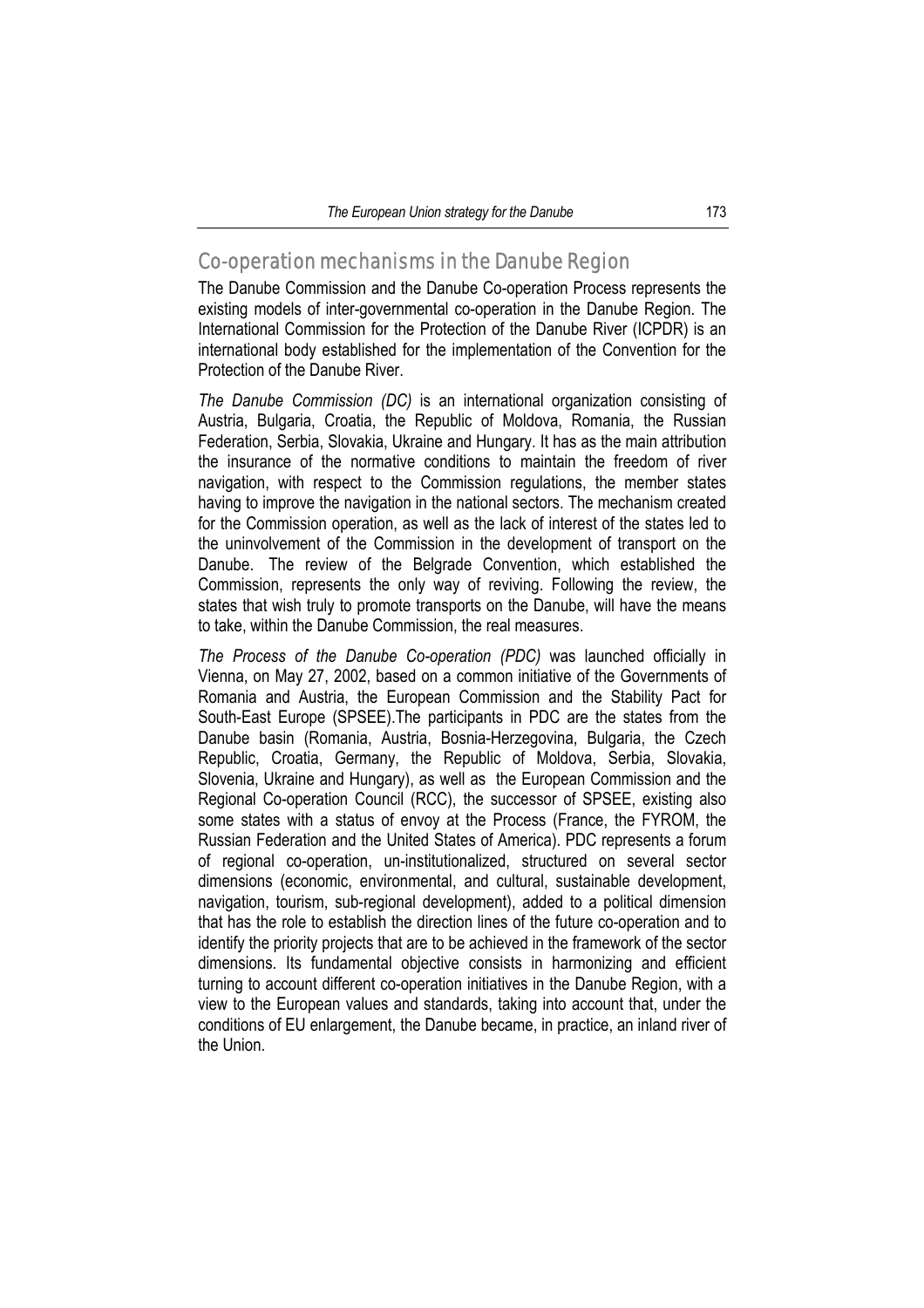*The International Commission for the Protection of the Danube River (ICPDR)* was established in 1998, and the member states of this international body are, at the same time, the signatory parties to the Convention for the Protection of the Danube River, the legal tool for cross-border co-operation and the efficient management of the water resources: Austria, Bosnia-Herzegovina, Bulgaria, Croatia, the Czech Republic, Germany, Hungary, the Republic of Moldova, Montenegro, Serbia, Romania, Slovakia, Ukraine, the European Community. The objectives of ICPDR are the conservation of the water resources for the next generations, diminishing of the chemicals that pollute the Danube waters and the achievement of an integrated system for the control of the flood risks.

*ARGE Donaulander* was founded in Vienna, in 1990, by signing the Common Declaration, as an association of the Danube Region for the promotion of the economic, transport, territorial tourism, culture, science development and the environmental protection. Its members are 23 regions from 10 Danube river-side states. Its activity takes place under field themes, within several specialized committees.

From the point of view of the co-operation, an important role is played by the contribution of the European programs for territorial co-operation through the financing of some specific common programs between regions or countries placed in the Danube river-side region, addressing very important areas of intervention such as: accessibility, environment and emergencies, economicsocial development. From this point of view, the programs are: the Program of Cross-border Co-operation Romania – Bulgaria, the Black Sea Common Operational Program, the South-East Program for Cross-border Co-operation Romania – Serbia, IPA Program for Cross-border Co-operation, the Common Operational Program Romania- Ukraine, Moldavia 2007-2013.

# The European Parliament and the Commission standpoint

The Danube Region has a special importance for the EU, both through the large number of countries comprised in it, and also through its direct passage to the Black Sea. Together with the Rhine River and the Main Canal, the Danube connects the North Sea and Rotterdam – the biggest harbor of the European Union. The European Parliament (EP) is a partner in the process of developing and implementing the EU Strategy for the Danube region. For this aim the Intergroup for the Danube and the Forum for the Danube were established within EP.

EP has supported the creation of the EU strategy for the Danube Region as far back as the previous PE's legislature: in September 2008, the Commission for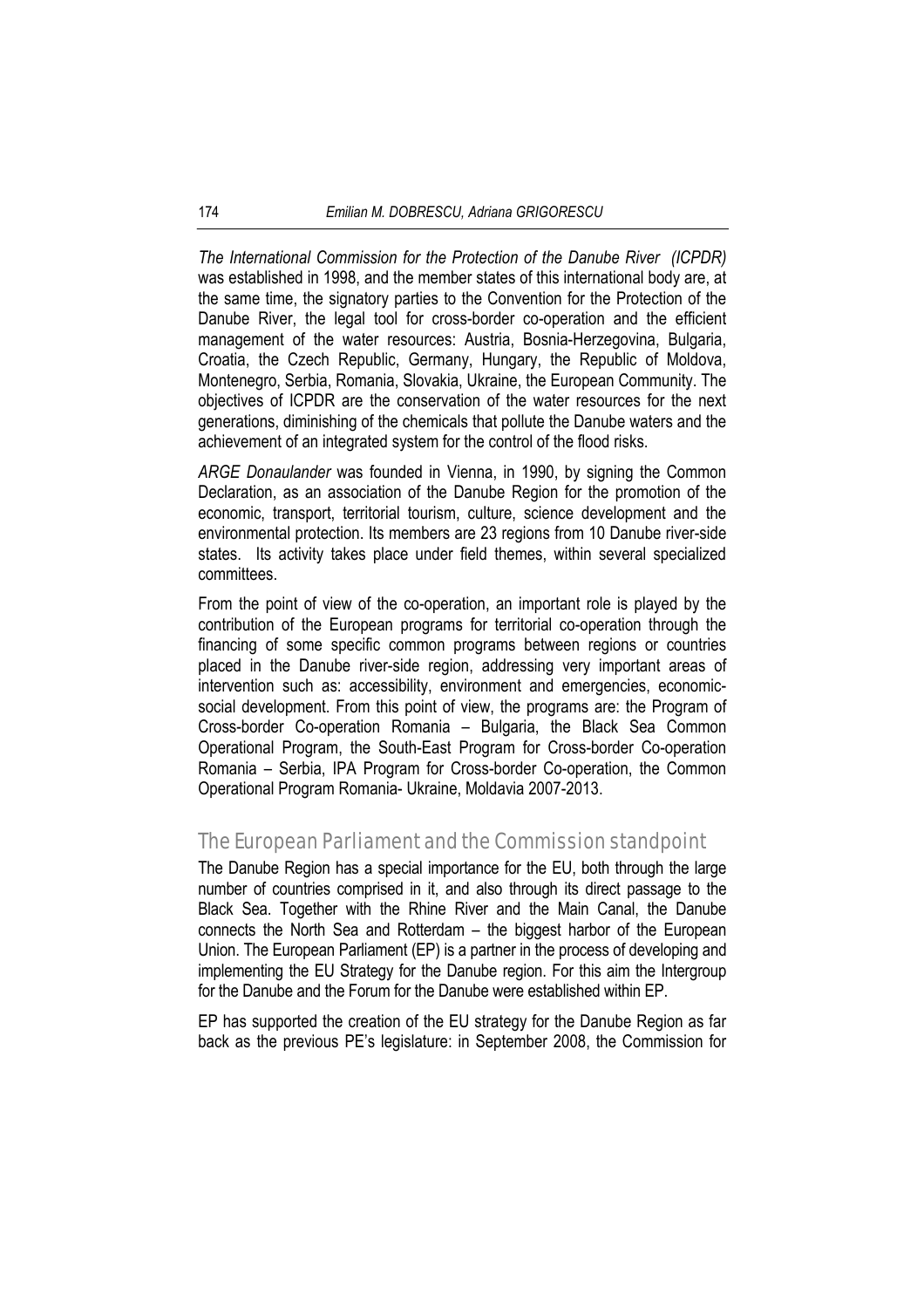Transport and Tourism sent a delegation in the Danube Region to promote the potential of this large European river and of the regions surrounding it. One of the main conclusions of this delegation was the establishment of an intergroup within EP focused on the Danube Region. The Danube Intergroup worked closely with the high level national representatives, having responsibilities for the Danube, with those of the European Commission and other European and international institutions, as well as with the coordinators of the priority projects for the Danube Basin Region.

At the first meeting of the EP Intergroup for the Danube, on October 22, 2009, the European deputies from four political groups (S&D, PPE, ALDE and GUE) voted Adriana Ticau as the president of the intergroup. Each Danube river-side member state has a representative in this intergroup. The idea of establishing this intergroup occurred in 2007, when the office of the transport and tourism Commission of the European Parliament decided the organization, in 2008, of a delegation in the Danube Region, with the scope of finding out this European river potential. The delegation took place during September 28 – October 2, 2008 and covered the Danube segments from Austria, Hungary and Romania, including the Danube Delta. One of the main conclusions of this delegation was to establish an Intergroup of EP for the promotion of the Danube.

The European Parliament has to become a significant actor of this process and, thus, at the first meeting of the Intergroup for Danube its objectives were established The intergroup members can focus on three directions: the development strategy of the Danube region, the promotion of the Danube regions and the promotion of co-operation between the member states and the other states alongside Danube. The strategy regarding the Danube has in view the following areas: the sustainable development of the Danube Region; transport; environment protection; social development, culture and education.

In the resolution adopted by the European Parliament on January 21, 2010, the deputies asked the European Commission to draw up an Action Plan for the implementation of the projects that promote the ecological use of the Danube for navigation, the interoperability with other transportation systems (especially the development of the fast railway transport lines), preservation and improvement of water quality and the development of eco-tourism.

The inland navigation systems represent a very important point for the development of transportation in the region. We have to consider the urgent elimination of the blocking along the main river axis Rhine/Meuse-Main-Danube, since the inland navigation has dropped mainly because of the serious economic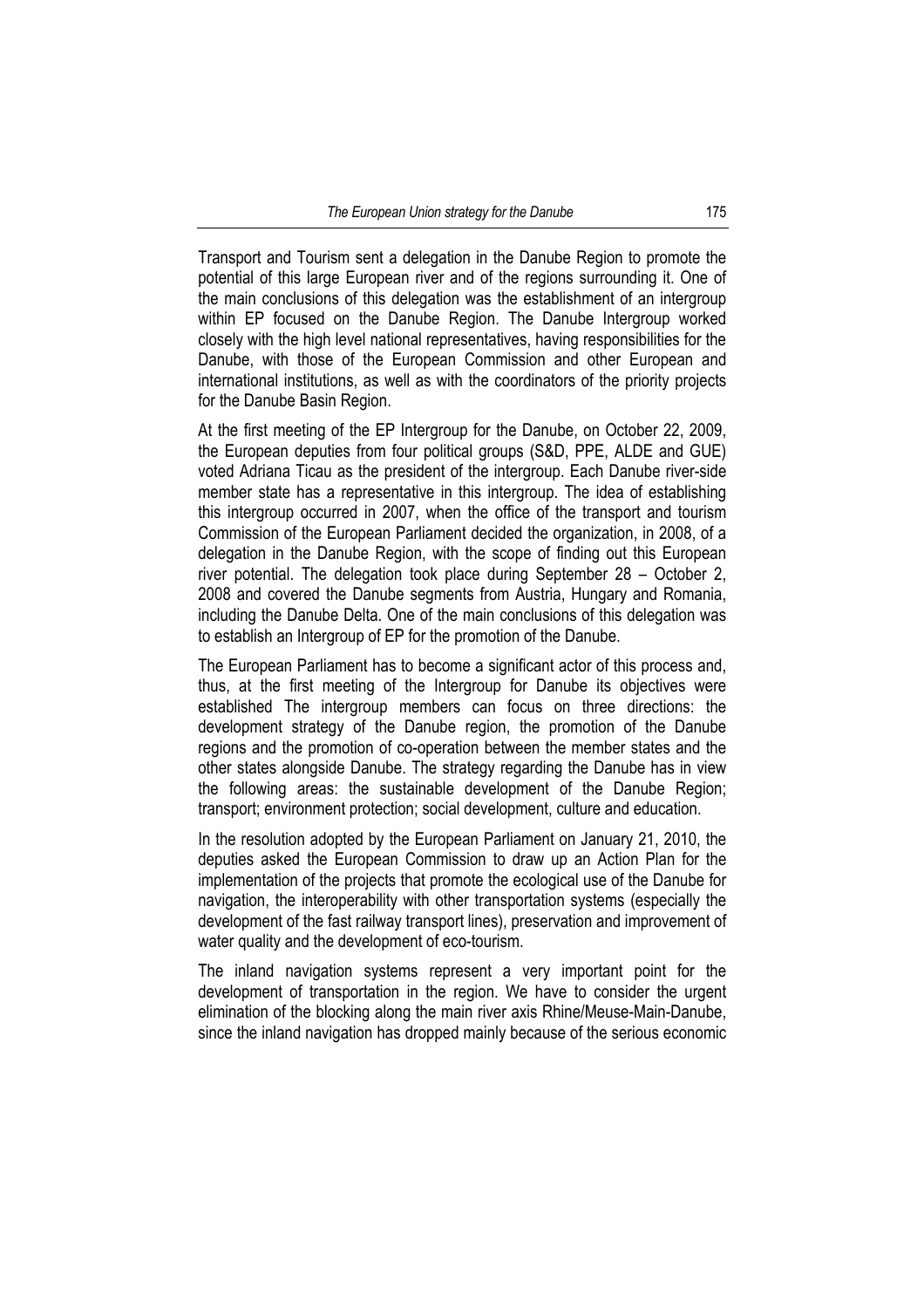recession. With a view to increase the degree of connectivity with the Black Sea through the road and railway transportation (on the goods road transport routes and rapid railways) the improvement of the Trans-European Network (TEN) is proposed.

The environment strategic and impact assessments, including the effects on the whole eco-system of the river, are a condition for all infrastructure projects in the field of transportation and power. To protect and increase the fish stocks from Danube, the European Commission has to prepare a comprehensive plan for the preservation and restoration of the natural populations of sturgeon of the Danube. Aiming at the diminishing the water pollution, the resolution advises the river-side states to establish hydrologic and water control stations.

The project financing will be obtained through the development of certain strong synergies between the different EU policies, such as the cohesion policy and the proximity one. A coordinated approach is neaded to persue a better absorption of all the EU funds available in the states alongside Danube. Finally, to offer a better visibility to this region, one should organize every two years an EU summit dedicated to the Danube. The ports modernization, the unifying of the Danube navigation systems, the assurance of interoperability in the region and the increase in connectivity with the Black Sea through the road and railway transportation – goods railway corridors and high speed trains – are only some of the development priorities of the transport in the region.

As a result of the initiative launched by Romania and Austria in 2008, the European Council of June 18-19, 2009 invited the European Commission to work out, till the beginning of 2011, a European Strategy for the Danube Region. The EU has to consolidate and integrate the existing co-operation programs of the region to create a European strategy for the Danube Region, taking as a model the EU Strategy for the Baltic Sea. Having as an advantage the inter-regional cooperation between the countries having access to the Danube, the strategy for the Danube region should focus on some priority fields, such as the social and economic development, environment protection (especially the natural protected areas, drinking water), transportation (including the connection with the Rhine, through the Rhine-Main-Danube Canal), the sustainable tourism, scientific exchanges, as well as the cultural heritage and the language diversity in the Danube basin.

On June 19, 2009, the European Council held in Summer in Brussels requested the European Commission to prepare the Strategy for the Danube, till the end of the year 2010, having, in the first half of the year 2011, when Hungary will have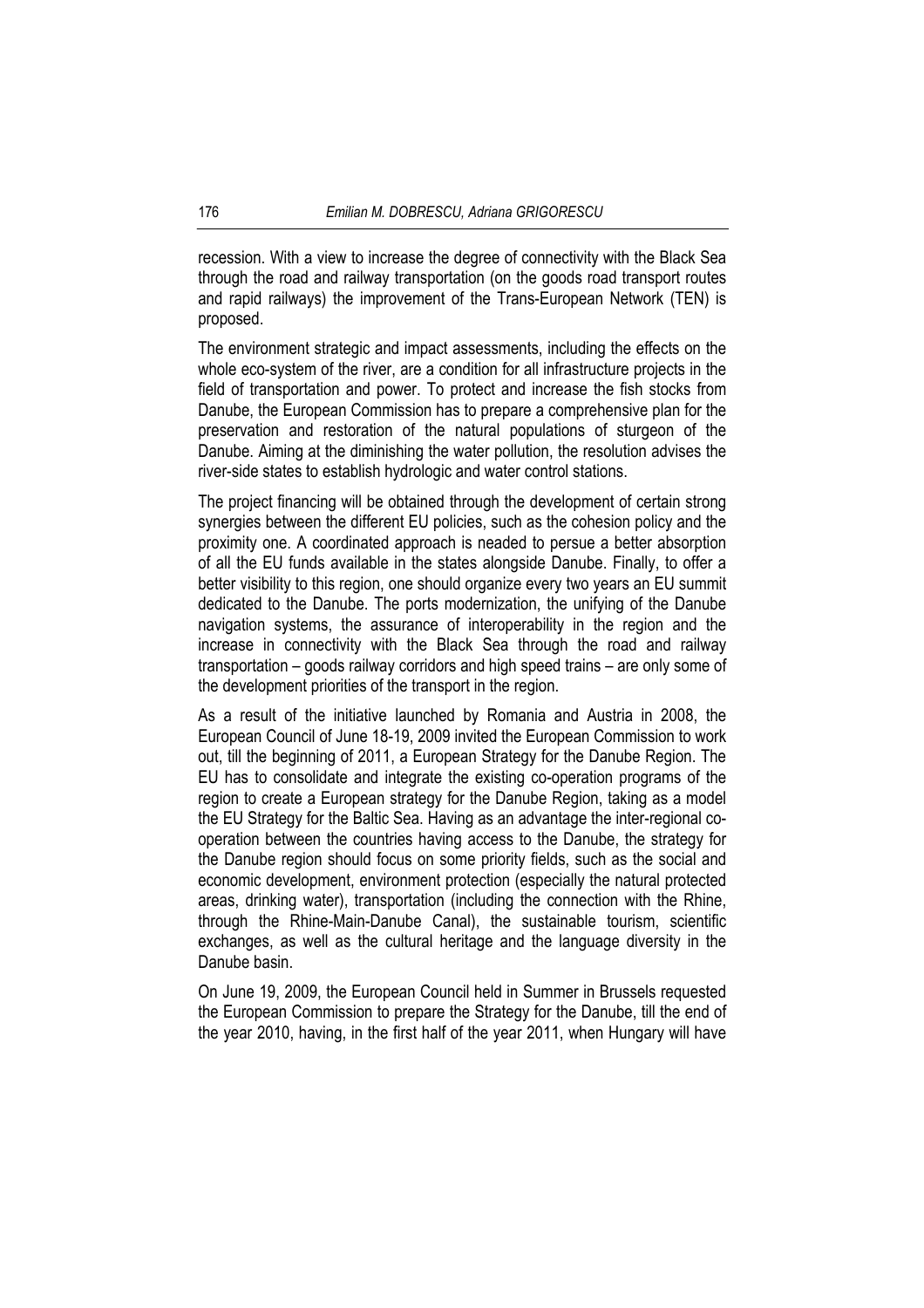the semestrial presidency of the EU, to get the document signed by the leaders of the 6 river-side countries. Budapest, Bucharest and Vienna, expressed their will to take in the respective ceremony; maybe Budapest will be favorite because the ceremony will take place during the Hungarian presidency of the EU. "The next Strategy for the Danube will focus on transports, environment and economic development and will be worked out till the end of 2010" declared, at the beginning of July 2009, the European commissioner for regional policy Danuta Hubner, on the occasion of a conference organized in Vienna, regarding the future Strategy for the Danube. At this conference there were submitted the general priorities and the agenda of the initiative that the Danube river-side member states take part: Austria, Bulgaria, Germany, Romania, Slovakia and Hungary.

As in the case of the Strategy for the Baltik Sea – the first coordinated approach of the EU regarding a so called macro-region, the Strategy for the Danube will include real measures and responsibilities for putting them into practice by the river-side states. Because the funds allotted to the cross-border programs are insufficient, the European Commission co-ordinates two national programs, in Romania and Bulgaria, within a common trans-border program, meant to improve the navigation on the part of the river the two countries share, in accordance with the projects for the improvement of navigation in other zones of the river.

The Rhine-Main-Danube axis is a bridge between East and West, the North Sea and the Black Sea, that directly affect the assurance of the energy security, opening the route to Asia through the Black Sea and making thus the connection also with the Mediterranean Sea. Among all the Danube river-side states, Romania has the largest sector. For this reason, Romania supports the fastest work out of this strategy, to capitalize the potential of the multi-millennial river.

## Romania's standpoint

Among the Danube river-side countries, Romania has the largest surface of the Danube Basin (about 30 percent), the longest sector of the river (1,076 km) and the Danube Delta, the second largest wet zone of Europe, a unique ecosystem of international importance, declared humanity cultural heritage by UNESCO in 1991. Regarding the Danube crossing of Romania, one can mention the following; this covers 5 regions, 13 counties where there are 25 towns and 56 cities, poles of growth, namely Bucharest, Constanta and Craiova and poles of urban development, Braila and Galati. The part of Romania that Danube crosses has 7 national parks.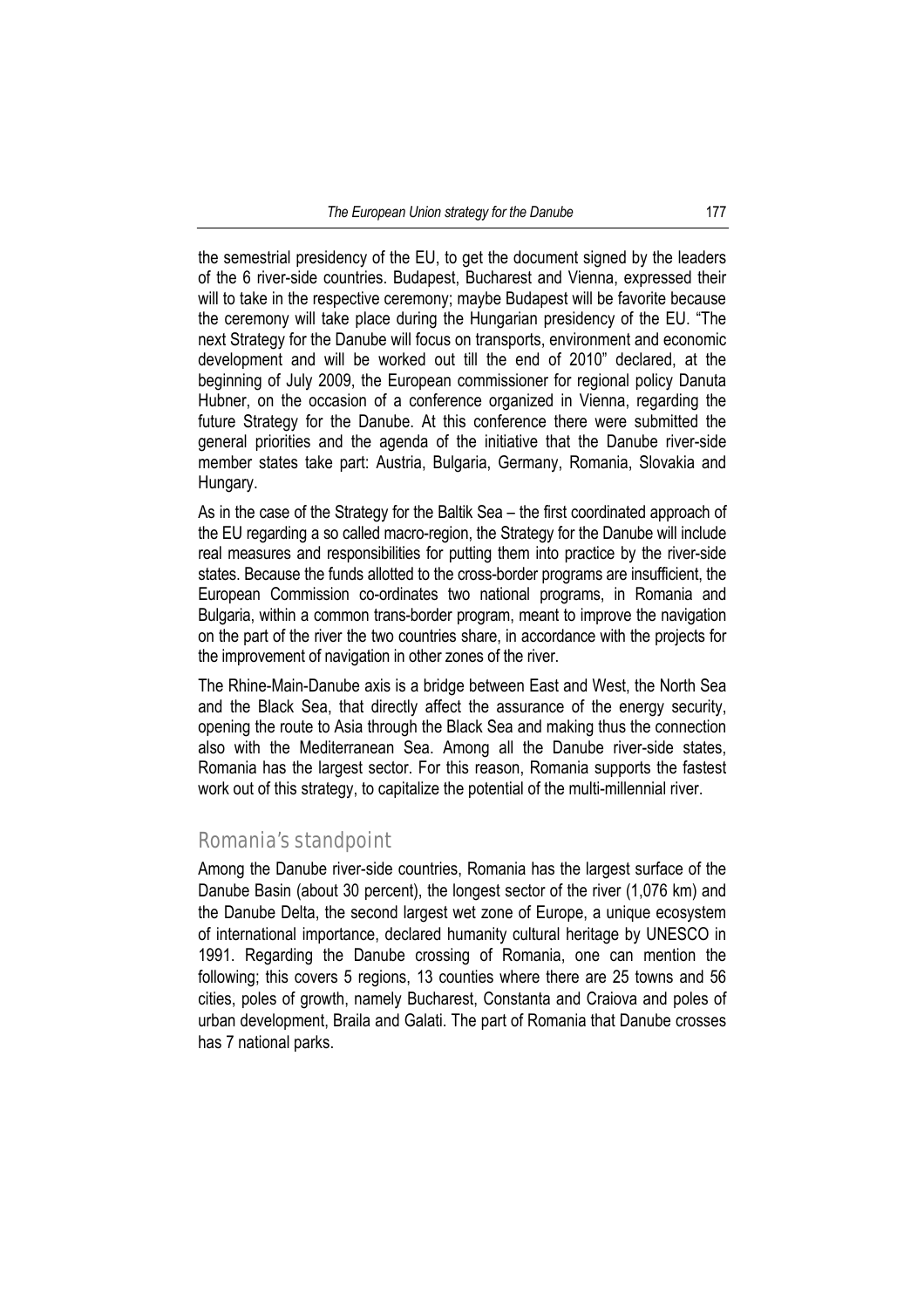The European Strategy for the Danube will have a favorable impact on the development of the Romanian Danube river-side cities. The strategy aims at the improvement of goods transportation on the Danube River between Constanta and Rotterdam, through the widening of the navigation channel, the development of the Romanian cities alongside the river through the widening of the harbor capacities, as well as the funds utilization with the view to encourage SMEs, and the creation of new jobs.

In mid August 2009, according to a legislative project, Romania announced the establishment of an inter-ministerial working group for the working out and implementation of the EU Strategy for the Danube, coordinated by the Ministry of Foreign Affairs - at policy level and the Ministry of Regional Development and Dwelling – at technical level. This working group with an advisory role – will have as members representatives at managerial level of the two ministries as well as from the Ministry of Environment, the Ministry of Public Finance, Ministry of Administration and Inner Affairs, Ministry of Economy, Ministry of Tourism, Ministry of Culture, Cults and National Patrimony, Ministry of Education, Research and Innovation, Ministry of SMEs, Trade and Business Environment and the Department for European Affairs.

The general objective of the working group is to define Romania's contribution to the European Strategy for Danube, and to ensure a general coherent and intersectoral correlated vision regarding the programs and projects to be worked out within this strategy. The working group mandate is established for the period 2009-2013 and, in view of the future EU financial framework, for the period 2014- 2020.

On a domestic plane, Romania's contribution to the working out of the strategy is the result of the collaboration between the following governmental institutions: Ministry of Foreign Affairs, Ministry of Transports, Ministry for Regional Development and Tourism, Department for European Affairs, Ministry of Environment and Forestry, Ministry of Economy, Commerce and Business Environment, Ministry of Public Finance, Ministry of Agriculture and Rural Development, Ministry of Administration and Internal Affairs, Ministry of Culture and National Heritage, Ministry of Education, Research, Youth and Sports. The Ministry of Foreign Affairs ensures the inter-institutional co-ordination for the participation in drawing up this strategy. The event took or will take place in: Germany (the opening conference of the process of public debate, Ulm, February 1-2, 2010), Hungary (the conference on the socio-economic development and the Danube summit, February 25-26, 2010, at prime minister level of the states concerning the process of Danube co-operation), Austria –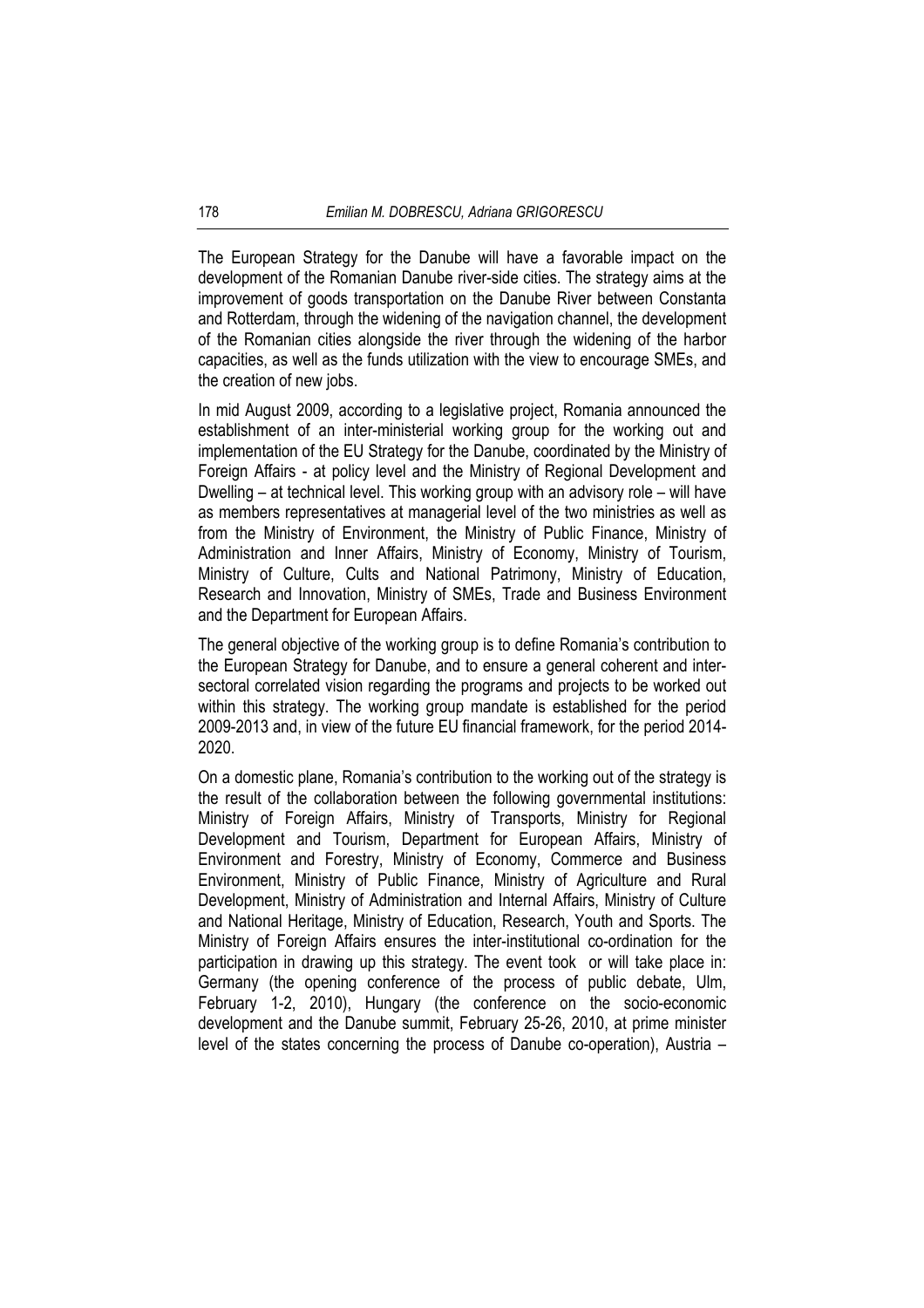Slovakia (the conference organized in Vienna and Bratislava with focus on the connectivity area, on 20-21st of April, 2010), Romania (the conference of closing the public debate process, June 10-12, 2010, Tulcea and/or Constanza).

The objectives of Romania for drawing up the EU Strategy for the Danube Region are: the creation of a dynamic, competitive and prosperous Danube region; the establishment of certain integrated transport and environment monitoring systems based on new technologies; cleaner waters, the protection of bio-diversity, the control of cross-border pollution and the reduction of flood risks; the improvement of the management capacity, stimulation of the cultural exchanges and of "people to people" contacts.

The Romanian Danube Region can be developed in four big directions:

1. Creation of socio-economic development conditions:

- creation of fair conditions for locating new investment and the strengthening of the potential for new ones through the development of the system of utilities and qualitative services offered to businesses, through simplification, transparency and acceleration of administrative procedures and for obtaining authorizations, the creation of productivity growth conditions by using innovative products and processes;
- setting up the conditions for a flexible labor market, where the jobs offer is able to permanently adapt to the employers' requirements, by the promotion of entrepreneurial culture, information society and new services, in the context of accelerated dynamics of the economic integration into the European and international space;
- development of the social service and health sector through the improvement of the infrastructure and endowments, application of an efficient management and the increasing access to these services, especially of those living in rural and isolated zones;
- development of the education sector through the improvement of infrastructure, the increase in the quality of education services, the development of adult continuous training centers, the creation of school networks, the development of partnership between the education units and businesses, universities and public administration and the encouragement of research-innovation;
- modernization of the agricultural sector and diversification of the economic activities, other than agriculture, through the turning to account of the environmental, natural (fish, forest resources, bio-diversity, etc.)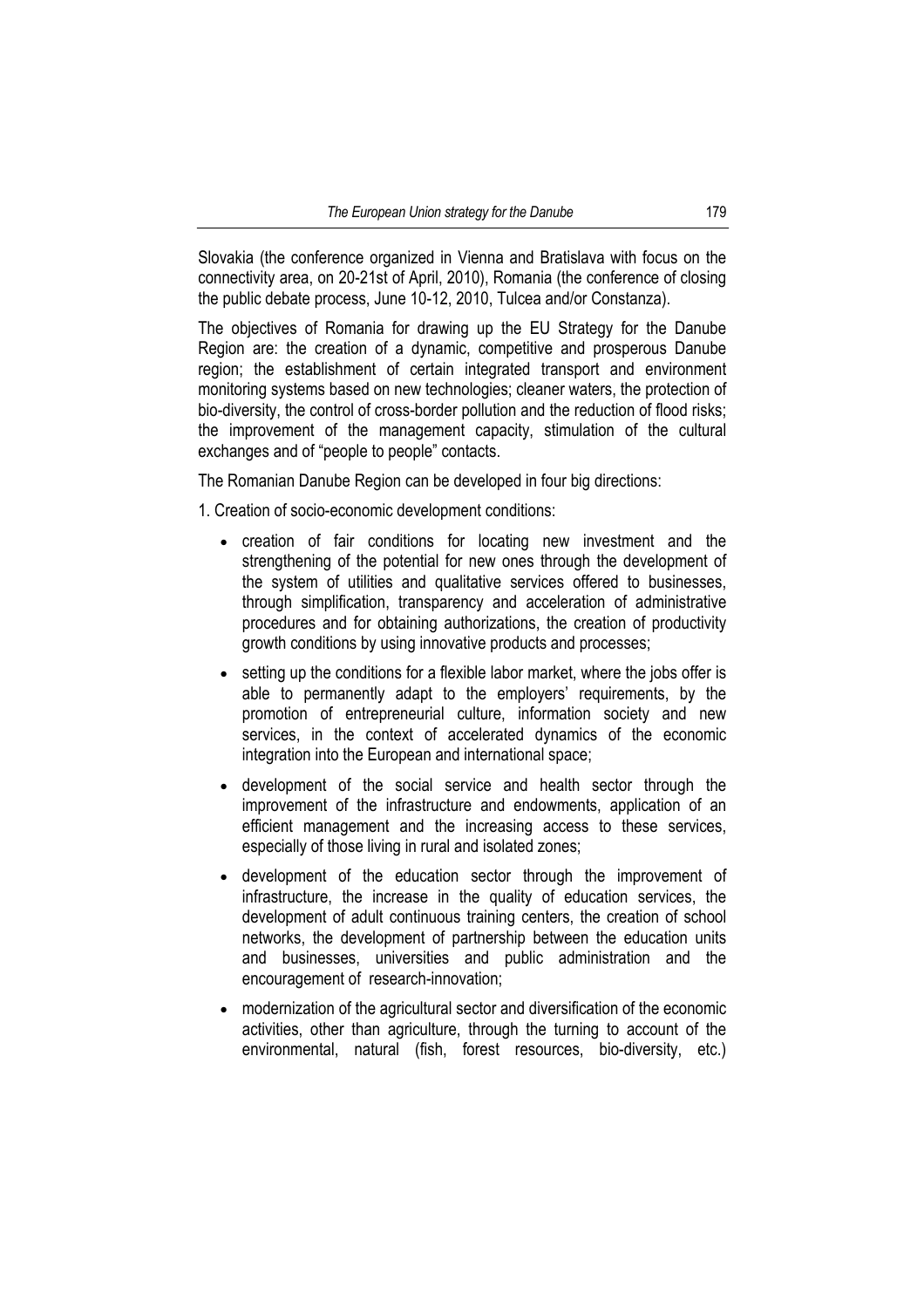resources, the cultural heritage (traditions and professional experience), through the social capital development and the creation of new trades;

- 2. The spatial development centered on facilities and accessibility to regions, by:
	- the increase in attractiveness of the regions through the development of accessibility, carrying on the enlargement and modernization of harbor, airport infrastructure, street and railway systems;
	- the creation of a multi-modal transport system; the creation of an innovative accessibility system able to ensure rapid and efficient connections with the international markets.
- 3. The development of a polycentric system of town networks, through the increase of urban zones that are attractive for investment, the improvement of living standards (urban infrastructure, transport and people mobility), turning to account the architectural, artistic and monumental heritage, promoting the social cohesion and inclusion through urban services.
- 4. Ensuring and monitoring the environment protection through the creation of new opportunities of economic sustainable growth and increase in life quality, development of natural/ambient patrimony and the promotion of environmental policies. The creation of the management and control system for the environment factors (including the elimination of the negative effects on environment in cases of natural calamities, the general improvement of the environment factors through the protection of bio-diversity, the preservation and extension of forest zones, parks and urban green spaces) will be taken into account.

All these objectives are consistent with the national and European program papers, regarding the insurance of a balanced development of the region territory, through turning to account local resources and support of local economies, with the preservation of the environment values and insurance of conditions regarding equal opportunities for the whole population. Another outcome of applying this development strategy will be the insurance of a polycentric balanced development of the region and removal of intra-regional disparities.

## Romania's priorities

#### **1. Transport**

The insurance of a Danube modern transport system represents one of Romania's first priorities and a base for the economic development of the river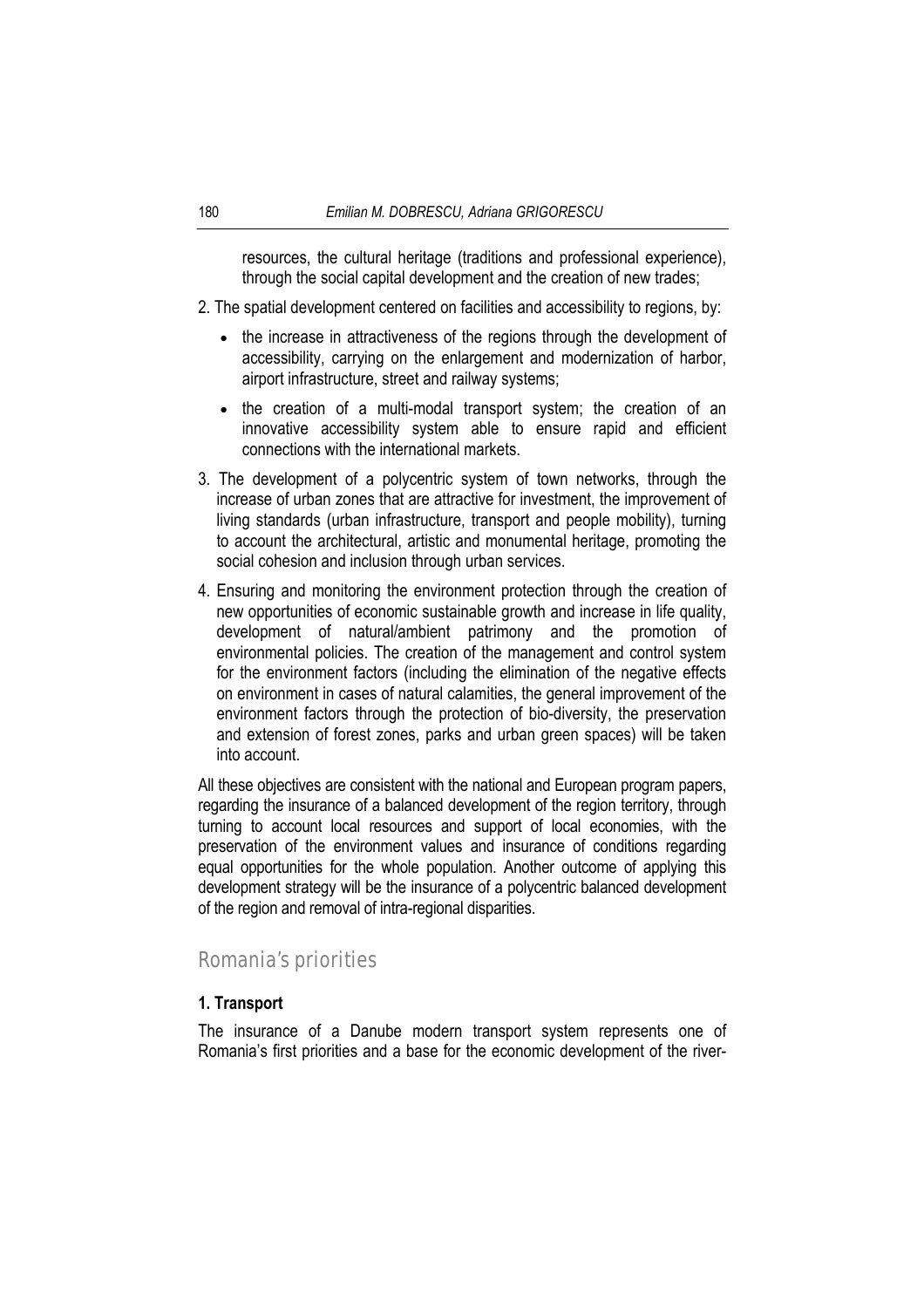side zones. It is a need for the increase in the region attractiveness through the development of accessibility, carrying on the extension and modernization of port, airport, street system and railway infrastructure, by building a multi-modal transport system. The Danube has to become a real modern main river, with an infrastructure based on new technologies and integrated transport, management, and information systems.

The gradual achievement of the projects of the European Corridor 7, which contributes to the insurance of an optimal navigation in conditions of maximum security along the entire Danube River, represents a prerequisite for the project success. Besides, the modernization of the network of river ports is added. It is required to change the operational structure of ports for their transformation into logistic centers and their integration into the multi-modal transport system. Moreover, the whole infrastructure adjacent to these ports has to be modernized.

The priorities in this field are related to: the development of existing transport terminal points and the built up of new ones, for the transport of goods/persons, as well as the modernization of related services, in the observance of the environment security and protection standards; the insurance of inter-modality through the establishment of logistic centers for the inter-modal railway-road, railway-river, railway-maritime, road-river, road-maritime, road-airway transport; the development of the connections between the terminals and urban centers with the national and international transport systems (including the achievement of belts), through the development of different ways of transport to reduce the duration of transport, maintaining and protecting environment.

It is also a necessary to increase mobility in urban zones, through the modernization of urban, public transport lines and the development of multi-modal transport, with the view of increasing the degree of comfort and security of passengers and the pollution reduction. Finally, it is needed to develop a plan of economic and financial measures to support the sector, having as fundamental objective the facilitation of modernization of inland waters transport under the Romanian flag.

#### **2. Information society**

Today, no integrated system can develop without an intelligent information system. The turning to account of information and communication technologies (ITC), and their use in the public sector (administration) and the private one (citizens, enterprises), represents a prerequisite / *sine qua non* condition for the development of a real modern main river-way.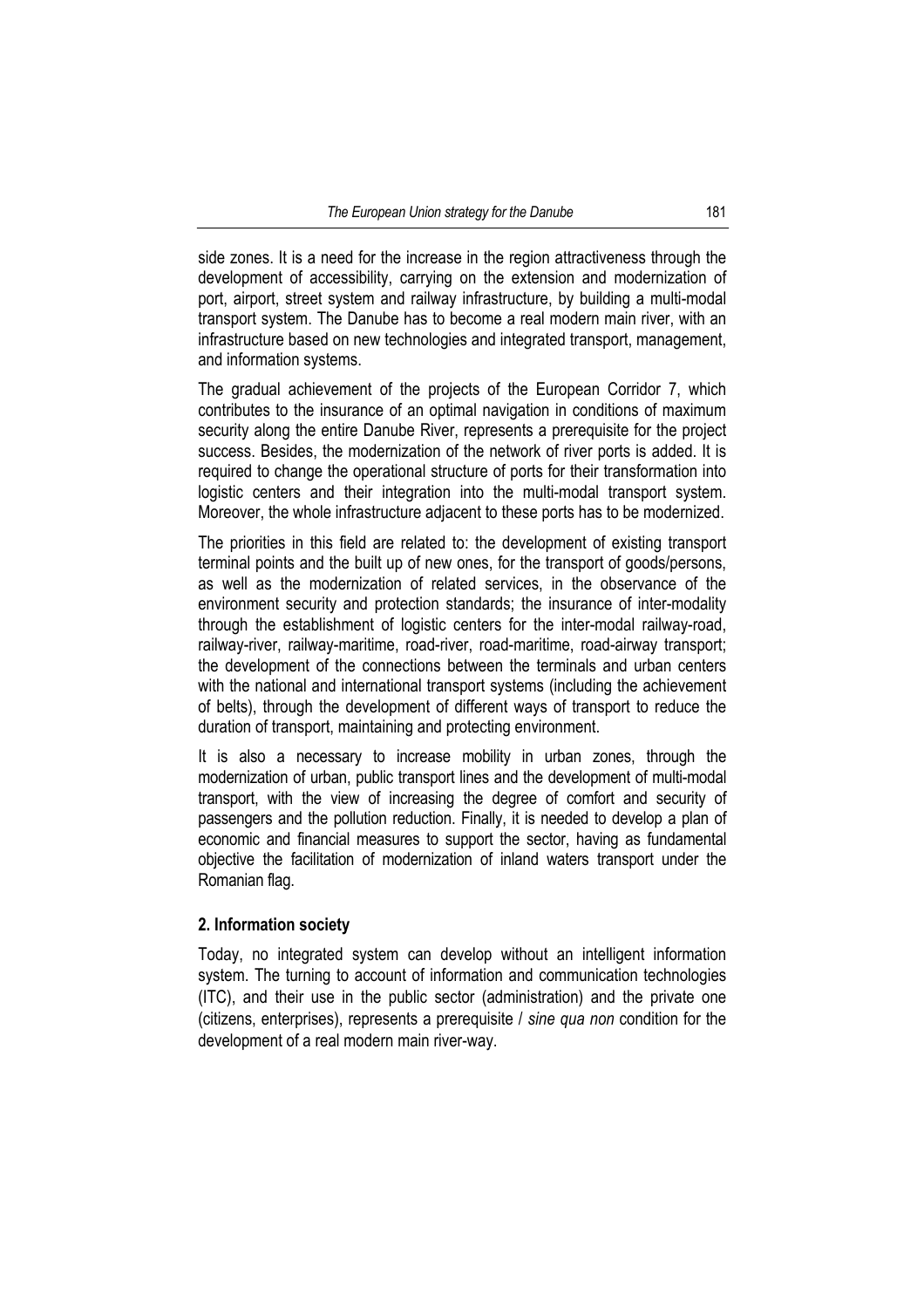It is needed to support the economic competitiveness and the promotion of interactions between the public sector and enterprises/citizens through the ITC potential and its applications, the development of information and telecommunication infrastructure and improvement of the access to IT services, development of "broadband" infrastructure, creation of modern information services, and support of innovative productive systems in the administrative process.

We need to stimulate the specific applications for the SMEs to support the public authorities/SMEs to implement local specific projects, including the building of tele-centres.

#### **3. Energy**

The power potential of the Danube and the neighboring region is huge. The development of energy capacities in the Danube basin, irrespective of the form of the power production (hydro, nuclear, fossil fuel, solar, other renewable power forms) has to be based on a careful analysis for working out an optimal mix from all points of view in order to protect the environment from consequences of these developments.

Among the priorities of this area one can list: the development and extension of utilities infrastructure (water distribution, sewage network, natural gas distribution) and power infrastructure (transport networks and the production capacities of electric and thermal power); the diversification of supply sources and the development of alternate transport routes; the stimulation of investment in the exploitation of natural gas resources, through the encouragement of identifying new fields and maximum use of their potential; the promotion of power production from regenerable sources (wind power stations, photo-voltaic cells, biofuels, etc.); the continuation of the program for nuclear power and the improvement of security standards; the increase in innovation capacity and technological development.

#### **4. Environment protection**

All the investment that will be done in the Danube Basin has to be intelligent systems based on the newest scientific and technologic developments and where the environment protection has a part, even from the drawing up stage of the systems ("green knowledge intelligent systems"). Bringing into life new opportunities of economic sustainable growth and improvement of life quality can be achieved through the development of the natural heritage and EU environmental policy, through the establishment of a management and control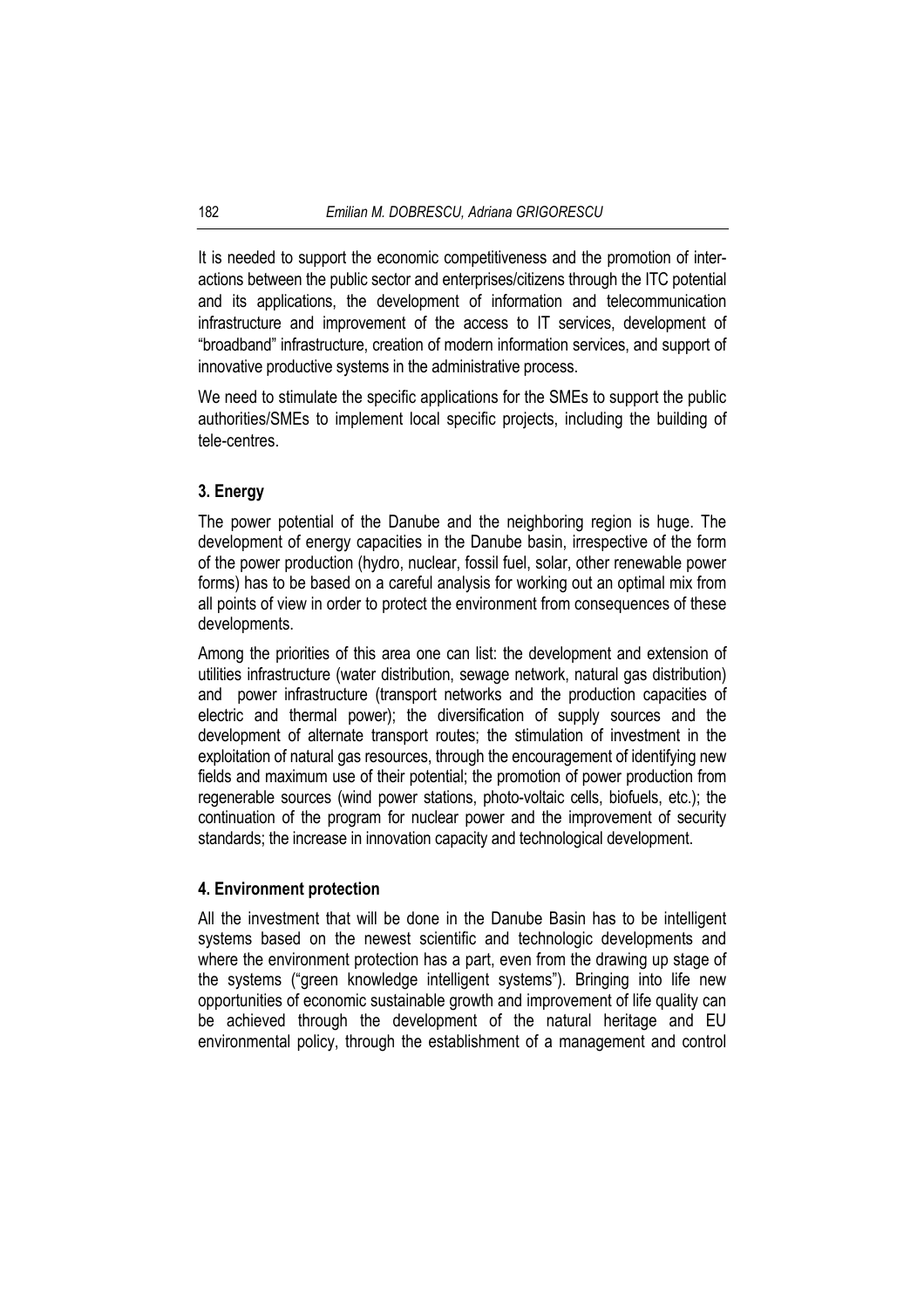system of environment (including the removal of negative effects on environment in cases of natural calamity, general improvement of environment through the protection of bio-diversity, preservation and expansion of forests, parks and green spaces in urban zones).

Other priorities are related to: the development and extension of utilities infrastructure (water distribution, sewage network, natural gas distribution); insurance of municipal used water purifying for all congested areas denser than 2,000 inhabitants; reduction in pollution with nitrates from agricultural sources for all vulnerable zones in Romania; removal of hazardous substances spillage in water; closure of incompliant domestic waste dumps and building up ecologic ones for all localities; reduction in soil and sea-shore erosion for the Southern part of the Romanian sea-side.

 Many protected parks, included in the program "Nature 2000", including the Danube Delta – a unique and invaluable eco-system – are in the Danube proximity. These have to be further protected through permanent monitoring.

#### **5. Business milieu**

The involvement of the business milieu in the development of the projects related to the EU Strategy for the Danube Region is essential. There is a huge potential of supporting SMEs in different fields of activities connected with the sustainable development of the Danube macro-region. A very important fact is bringing to life favorable conditions for new investments and strengthening the existing ones, through the development of utilities systems and quality services offered to enterprises, through the simplification, transparency and acceleration of administrative proceedings and for providing conditions for the increase of enterprises productivity through the use of innovative products and processes.

A flexible labor market is needed, where the jobs offer is able to adapt continuously to the employers' requirements, through the promotion of entrepreneurial culture, information society and new services, under the circumstances of an accelerated dynamics of the economic activity integration into the European and international space.

The SMEs have to be supported to: increase their productivity and the reduction in power consumption; investment in innovative technologies meant to protect the natural resources and destined to the waste recycling and reusing sector; the creation, extension, modernization of business incubators and centers infrastructure (production areas for SMEs, relocation of SMEs in these business structures); development, promotion and internationalization of economic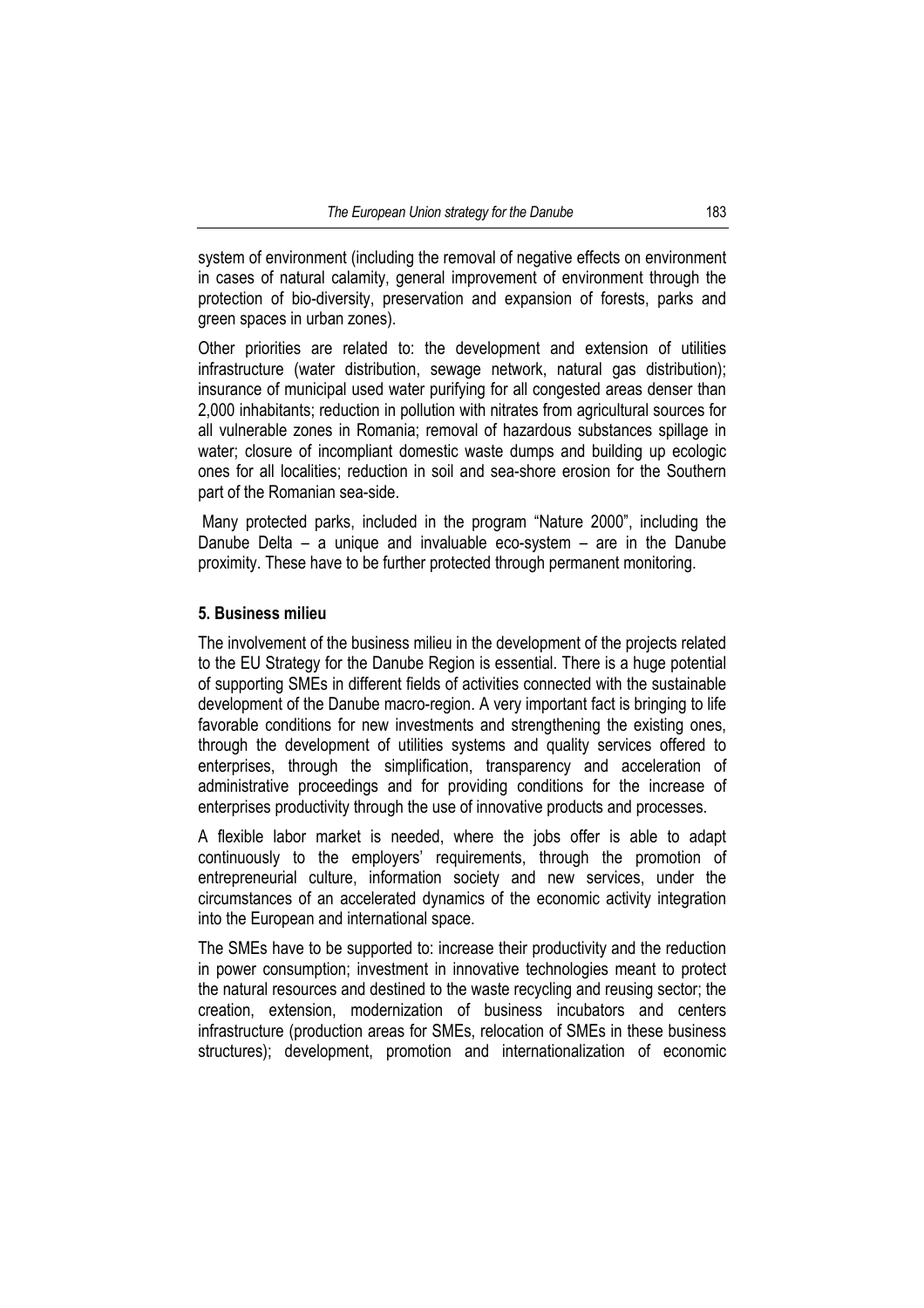activities; creation of quality goods and the observance of the international quality standards; procurement of modern equipment and technologies for production, services, including access to Internet.

The community legislation, the increase in standardization of the trade and entrepreneurial areas, the public-private partnerships represents some essential elements for an important economic development in the Danube Basin Region.

#### **6. Education and research**

There is a large recognition of the fact that education represents a strategic factor for sustainable development through its essential contribution to the development of the human capital. Thus, education has to be regarded as a large and comprehensive concept that approaches also inter-connected themes, regarding the environment, economic development and the insurance of social cohesion. The connection to the extended and diversified scale of themes associated to the sustainable development principles of the Danube region needs an inter- and trans-disciplinary approach, in integrated and complementary education formulas that take into account, at the same time, the specific features of national, regional and local conditions as well as the global context.

The development of the education sector has to take into account the improvement of infrastructure and endowments through: increase in education services quality, development of permanent adult training centers, building up school networks, development of partnerships between education units and business milieu, universities and public administration and support for research-innovation.

An important point is the promotion of ecological education projects and of other major initiatives in the field, within certain trans-national partnerships, cofinanced from domestic and European sources. At the same time, the education at distance is an example. The whole development of the region has to rely on new, innovative technologies. That's why the research is a determinant factor for the revival of the Danube Regions. The framework created by the EU Framework Program 7 (FP7) has to be used. It has also necessary to create new networks of centers for the research of the development of efficient and intelligent systems that ensure, at the same time, the protection of environment.

#### **7. Culture**

The Danube is an important catalyst of the inter-cultural creativity and dialogue. Culture and the protection of the national heritage could be, thus, an important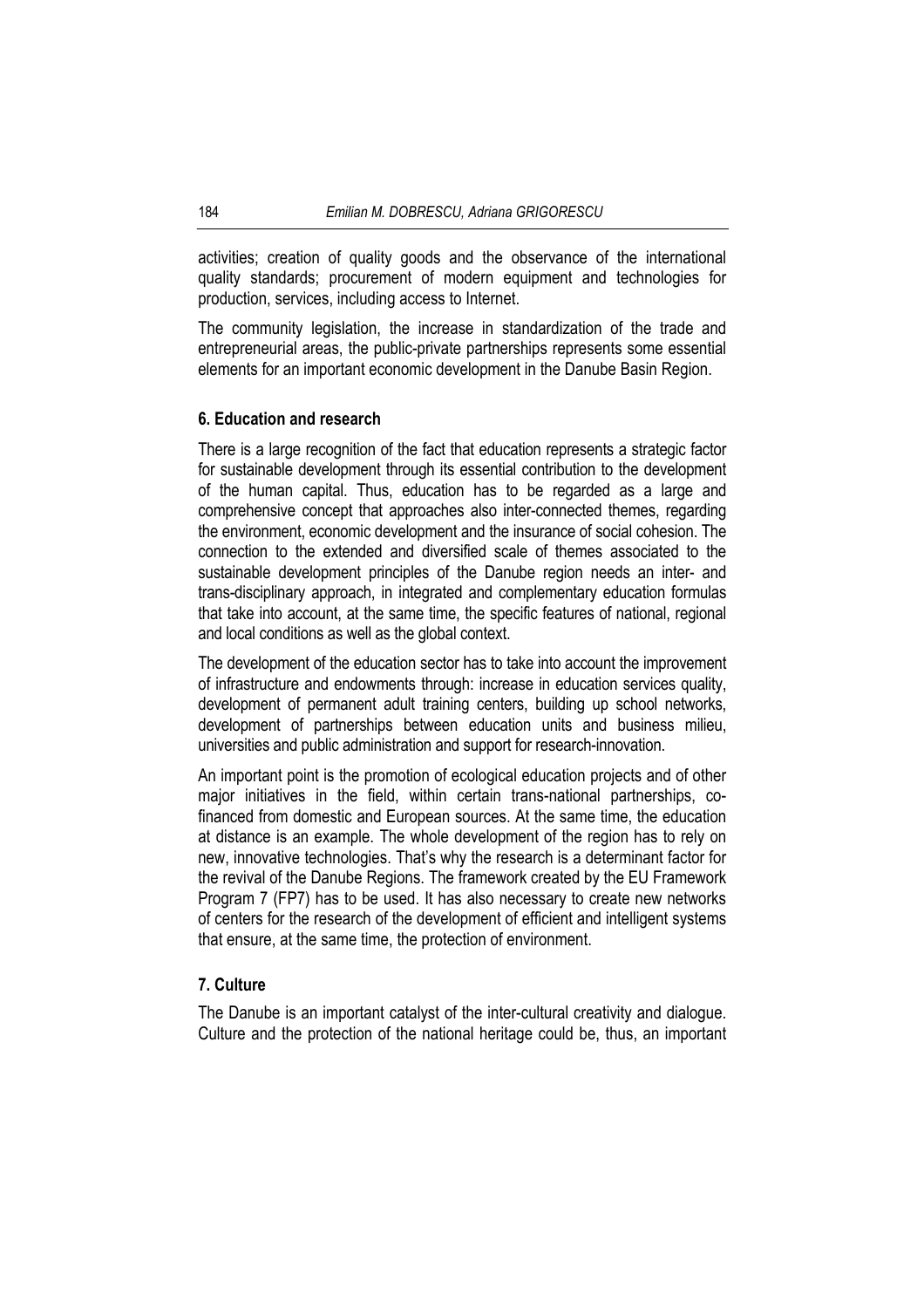area of co-operation, stimulating the exchanges between experts and the partnership initiatives. Earlier several projects in the field of real patrimony have been launched, forming a background for the actual proposals for deepening the cultural dialogue within the Danube area.

It is necessary to integrate the cultural dimension into other policies that contribute to the sustainable development of the Danube Region. It is also needed to turn to account the potential of the patrimony, as a factor increase in the quality of life in the whole Danube region.

The priority would be: the creation of certain co-operation networks (expert exchanges, common databases); preservation, protection, restauration and turning to good account of the historical and cultural heritage of the towns, especially the historical centers; deepening of co-operation in the field of contemporary creation (visual arts, music, theatre, contemporary dance, film, written culture); development of cultural and sports infrastructure for leisure time; planning, marking of tourist routes and cultural itineraries to the rehabilitated objectives; rehabilitation of the urban milieu, preservation of cultural and architectural resources in the region, including those located in urban and sub-urban zones; promotion of urban zones through local, national and international cultural events.

#### **8. Tourism**

A priority of the Romanian Danube Region is the development of tourism and turning to account of the natural and the historic-cultural heritage through the development of the specific infrastructure and intense actions of promotion. The strategy for the Danube aims at the increase in the region attractiveness through the economic development and the creation of jobs, as a result of turning to good account the cultural heritage and natural resources and the improvement of the quality of the accommodation and leisure infrastructure. Some of the identified priorities are the following:

- Rehabilitation and modernization of the tourism patrimony elements, which could result in the increase of the tourist interest in the Danube counties and their turning to account;
- Development of tourism infrastructure around the Danube and in the Danube counties, in general;
- Winning new "tour-operators" for organizing cruises to the Danube Delta and persuading the ones already operating to increase the number of calls on the Romanian shore, through the diversification of the tourist offer;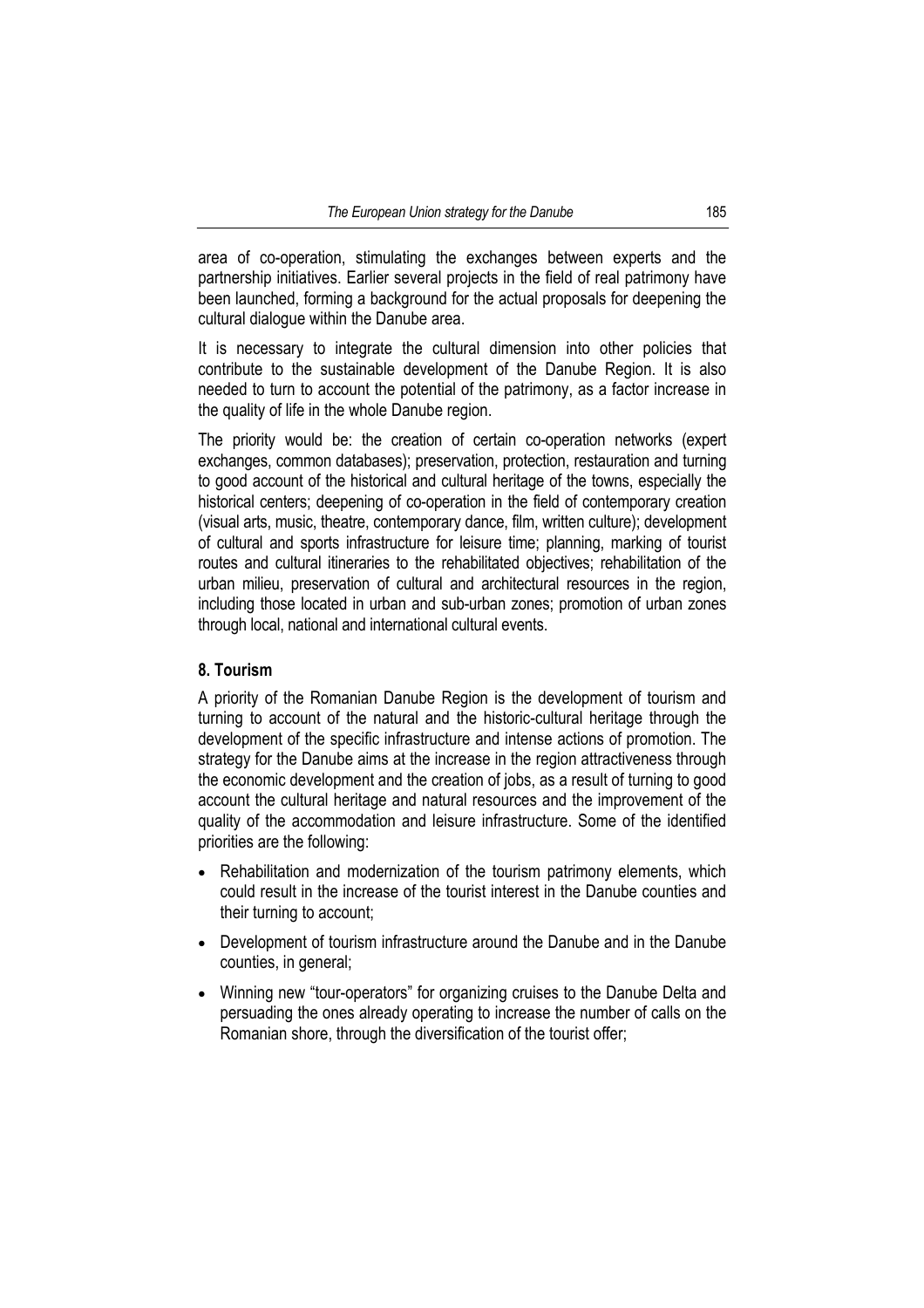• Study of the opportunities and possibilities to introduce regular passenger cruises on the Danube, between the Danube harbors, which allows visiting the most representative and attractive sectors of Danube.

#### **9. Rural development**

The development of hydro-technical structures and those for turning to account the water along the Danube basin was connected with the economic development and also the protection of places and people. The flood protected zones have extended and under the protection of dams a stable agriculture, production centers, buildings of agricultural use and houses have been developed.

Along the years, and especially, in the last ones, the profile of the dams has been changed (also the land of their basement), and some parts of the dams have weekend because of erosion, an effect that could lead to their collapse and the flooding of the unprotected zones.

The policy centered on the Danube River embankment with the aim to reduce the flooding and to supply soil to agriculture, led, on the other hand, to the dramatic reduction of fishing. The embankment has reduced, at the same time, the level of sediments flowing into the Black Sea, changing thus the Delta's landscape and increasing the risk of shore erosion.

The NATURA 2000 areas, in some zones of the Danube Delta, overlap the fishing zones. As a consequence of the aquatic eco-systems alteration and the uncontrolled exploitation, the stocks of different species of fish diminished. Nevertheless, in recent years a slight trend of improving the state of main biotic components of the aquatic eco-systems has occurred.

The sustainable exploitation of the aquatic live resources through reasonable fishing represents a necessity for the improvement of the life quality in the fishermen communities, preservation and refreshment of fish stocks, the improvement and qualification of manpower and creation of alternative job opportunities

The modernization of the agricultural sector and the diversification of the economic activities, other then agriculture, through turning to good account the environment, natural resources (fish, forest patrimony, bio-diversity, etc.), the cultural heritage (accumulation of professional traditions and experience), through the development of the stock and the creation of new occupation, represent an important priority. And also, the support of sustainable development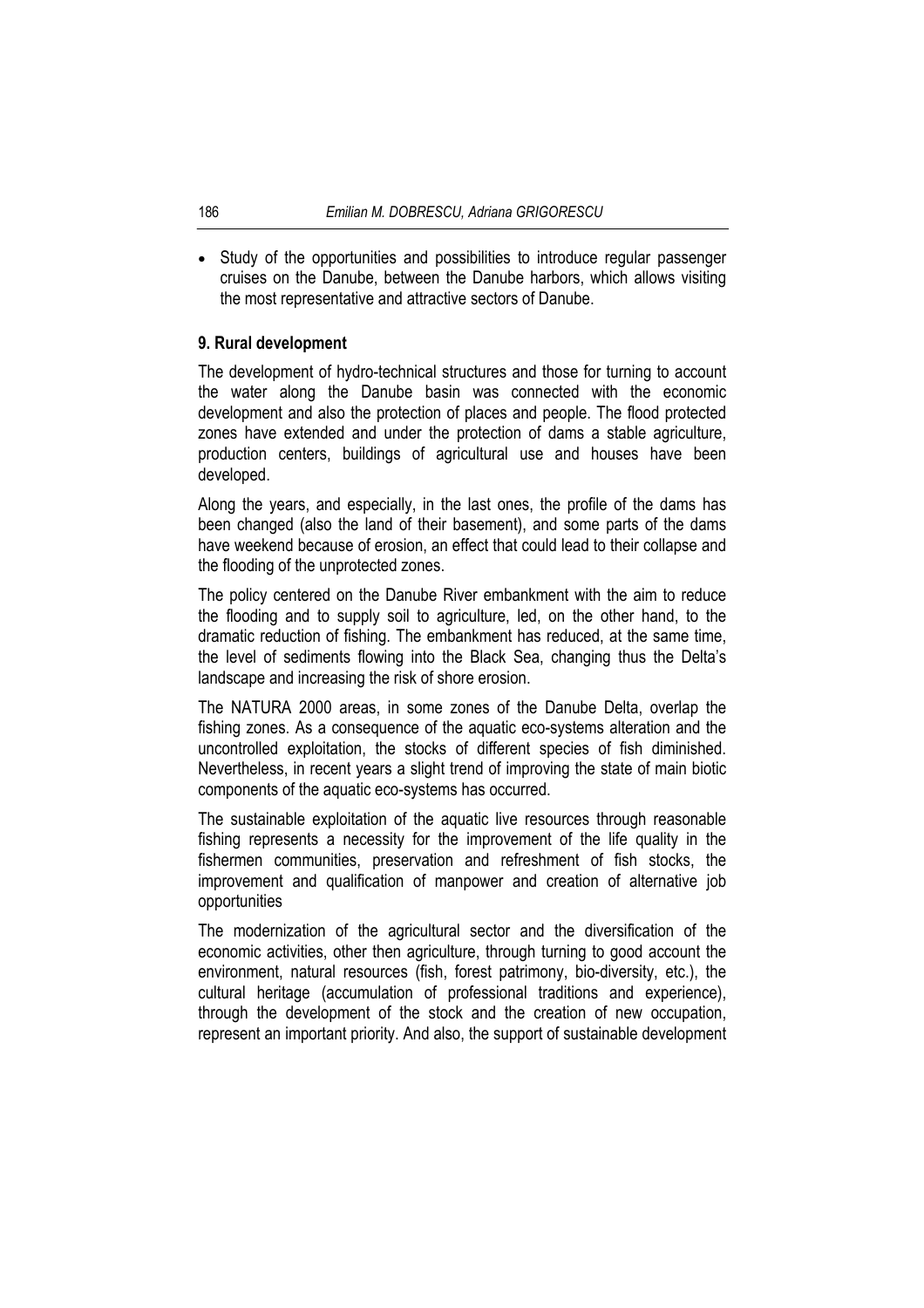of the fishing zones and the improvement of life quality in these zones, offering opportunities for alternate income to local inhabitants, the development of specific infrastructure, training people, supply of exploitation and processing equipment, as well as the encouragement to establish partnerships, are important actions of the new strategy.

#### **10. Security, public health**

The extension of the EU eastern border and implicitly the access of EU third countries to the maritime zone of the Danube, determine a higher security and border integrity risk. The strategy for the Danube has to take into account this development and to include projects related to:

- Replacement of present control system along the Danube, based on the control at the destination port, with a system that aims at specific border control for the future Schengen space, clearly established;
- Strengthening the co-operation with other institutions in enforcing law, as well as with local authorities, in the Danube river-side countries;
- Endowment with fixed and mobile detection equipment, performant communication equipment, as well as efficient naval mobility means;
- Protection of the Danube's eco-system through the implementation of an efficient concept to prevent fishing and hunting poaching, and also the voluntary or accidental pollution.
- Ensuring goods transport security, as well as of goods handled and stored in ports;
- Procurement and rehabilitation of stateroom gangways.

#### **Conclusions**

EU strategy for the Danube Region has to meet the challenges to be faced by the Danube Region: diminishing and elimination of the economic and social discrepancies between different regions of the river-side countries, the increase in the naval traffic, climate changes, cultural diversity, environment matters and bio-diversity. To this end, the European Union Strategy for the Danube Region represents a base for the dialogue between states and a means to obtain long term benefits, both at European, national and local level. The strategy has to be realistic, based on new technologies, innovation and investment, a strategy that,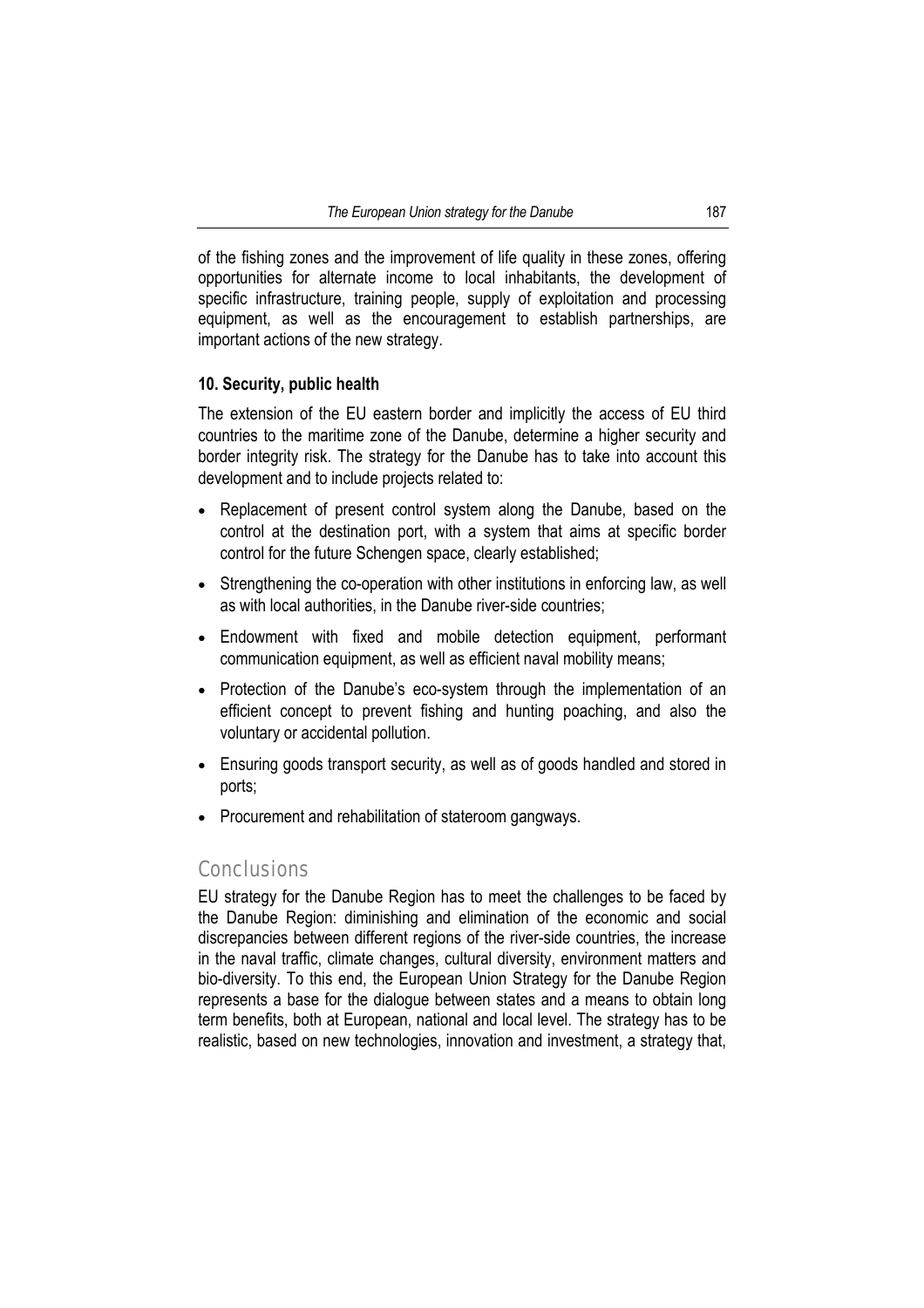one applied, will lead finally to the improvement of life quality for all the European citizens the Danube region.

Romania's priorities related to the Danube strategy will be expressed in three directions, of equal importance – connectivity, environmental protection and socio-economic development. We consider that the Strategy will have to turn to good account new technologies, so that Danube become a modern water main, which will have intelligent systems, based on the newest scientific knowledge and able to protect efficiently the existent environment and eco-systems. The special value of the Strategy will lie in the strengthening of the inter-regional, cross-border and transnational co-operation, as well as in the accumulation of numerous initiatives and heterogeneous projects, which have been already started or are being implemented in the Danube Region. The European Strategy for the Danube represents an opportunity for the balanced territorial development. Till the end of 2010, the EU Strategy for the Danube Region will be finished, becoming a model of regional development at the European level.

For a better turning to account of the macro-regions material and human resources, pertinent measures are needed, which have to be identified by actions and projects proposed within certain strategies of development worked out in an integrated manner, through the contribution of all interested parties and the efficient organization of the analysis, implementation and monitoring of the activities aimed at achieving the intended objectives: prosperity, security, clean environment, economic growth, social cohesion, access to information or partnerships for education and research.

The first step to draw up such a strategy for the Danube Region was made at the same time with the obtaining of the political consensus between the EU member states at the European Council meeting on June 18-19, 2009. On this occasion, the European Commission was invited to work out a *Strategy of the European Union for the Danube Region* till the end of 2010.

For the achievement of the connectivity and economic development objectives, wet need, however, a new vision, an approach based on new technologies through which a "green", efficient and sustainable strategy is attained. We need investment and the rehabilitation of transport infrastructure, as well as efficient solutions to the environmental challenges. At the same time, the agricultural land of the Danube Region is a good that could be better exploited and turned to account, through research, culture diversification and the implementation of innovative technologies.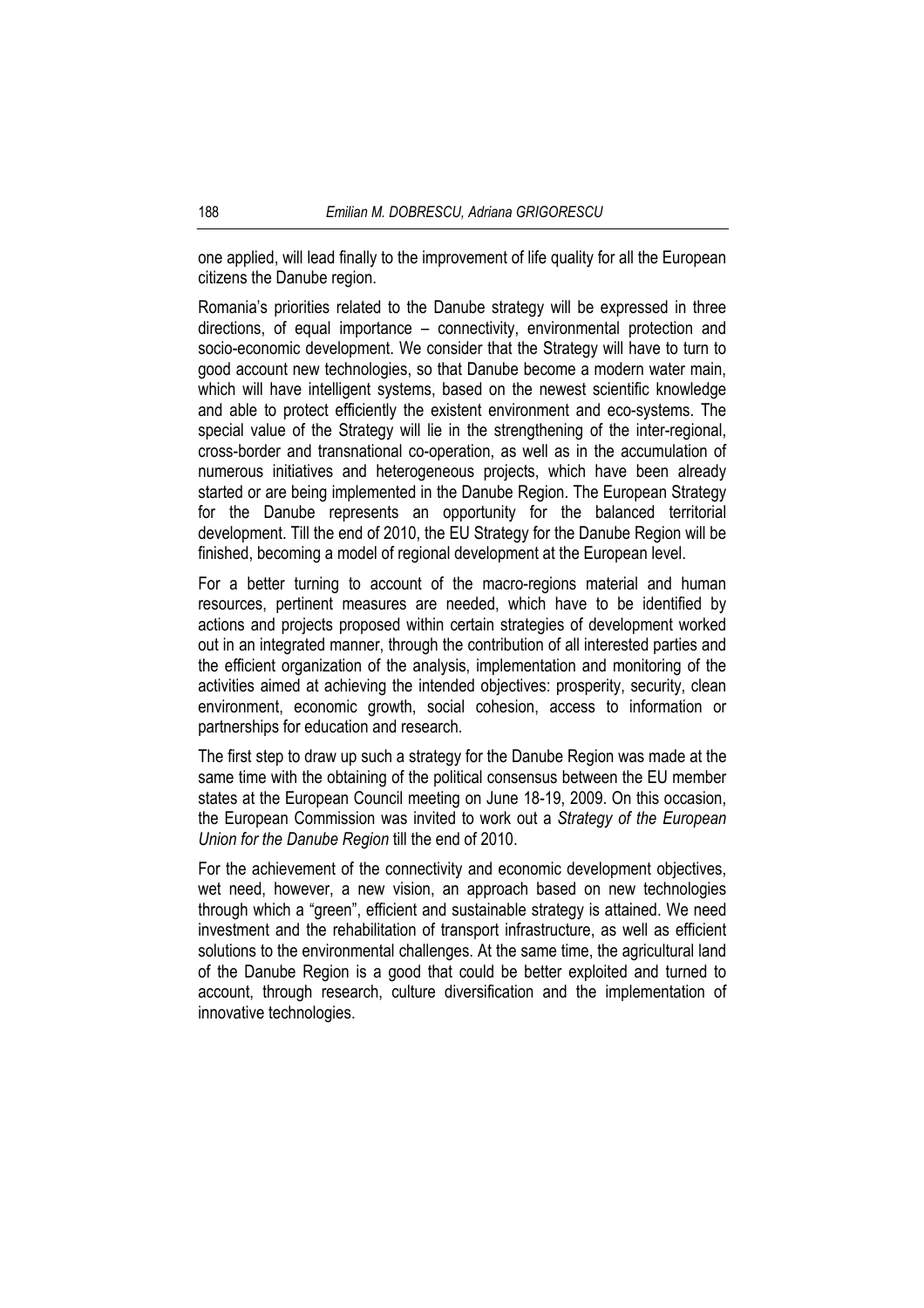In conclusion, a stable and competitive macro-economic system, the strengthening of the institutional capacity and the development of the human resources, an efficient use of the natural resources and the new technologies are necessary conditions for the support of sustainable growth in the Danube region.

# Selective Bibliography

- 1. Aron, Robert *L'histoire contemporaine depuis 1945*, Paris, Larousse, 1969.
- 2. Boulois, J. Droit institutionnel des Communautes Europennees, avec references au Traite sur l'Union Europeenne, ed. Quatrieme, Paris, Montchrestien, 1993.
- 3. Campus, Eliza *Ideea federală în perioada interbelică*, Bucureşti, Editura Academiei Române, 1993.
- 4. Cecchini, Paolo et collab. 1992 Le defi. Nouvelles donnees economiques de l'Europe sans frontieres, Flammarion, 1988.
- 5. Coudenhove, Kalergi Richar N. *Paneurope*, Vienne, Editions paneuropeennes, 1927.
- 6. Dobrescu, Emilian M. *Integrarea economică*, ediţia a III-a revăzută şi adăugită, Bucureşti, Editura Wolters Kluwer, 2010.
- 7. Dobrescu, Emilian M. (coordinator, coauthor) România şi strategia Uniunii Europene pentru regiunea Dunării. Proces, implementare și priorități/Romania and the European Union strategy for the Danube region. Process, implementation and priorities, editie bilingvă, Bucureşti, Institutul European din România, Studii de strategie şi politici, 2010, nr. 3.
- 8. Duverger, Maurice *Europa de la Atlantic la Delta Dunării*, Bucureşti, Omegapres, 1991.
- 9. Feraru, V. I. *Proiectul de uniune a statelor europene*, Institutul de arte grafice "Olimpul", Bucureşti, 1935.
- 10. Feraru, V. I. *Ţările dunărene şi proiectul Tardieu*, Iaşi, Editura Damaschin, 1932.
- 11. Herriot, Eduard *Europe*, Paris, Les Editions Rieder, 1930.
- 12. Ionescu, Ghiţă (edit.) *The New Politics of European Integration*, London, Mac Millan St. Martin's Press 1972.
- 13. Lindberg, Leon N. *The Political Dynamics of European Integration*, Stanford University Press, Oxford University Press, 1963.
- 14. Luţaş, Mihaela and Câlea, Sorin *Economie europeană*, Cluj-Napoca, Editura Imprimeria Ardealului, 2005.
- 15. Madariaga, S. de *Portrait de l'Europe*, Paris, Calmann-Levi, 1952.
- 16. Maignial, Charles L' Europe commencee. Les structures, les options, Casterman, 1964.
- 17. Maillet, Pierre *La politique économique dans l'Europe d'après 1993*, Paris, Presse Universitaires de France, 1992.
- 18. Maliţa, Mircea and Georgescu, Călin (coord.) *România 2020*, Bucureşti, Editura Conspress, 1998.
- 19. Pordea, G.A. Noi aspecte în evoluţia procesului de integrare europeană, Bucureşti, Editura Europa Nova, 1996.